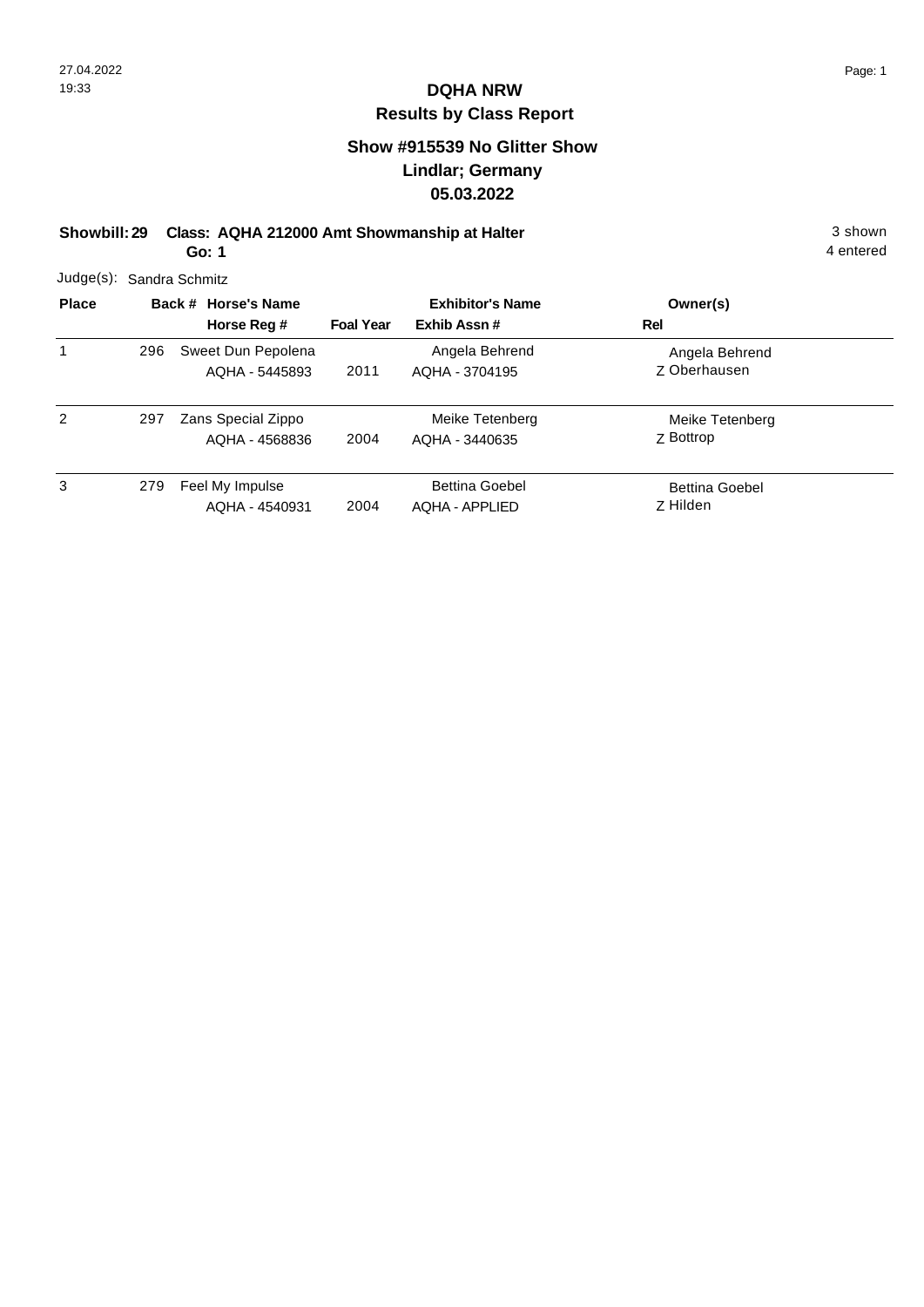#### **Show #915539 No Glitter Show Lindlar; Germany 05.03.2022**

## **Showbill: 30 Class: AQHA 212002 L1 Amt Showmanship at Halter** 1 **Shown** 1 shown

**Go: 1**

| <b>Place</b> | Back # Horse's Name |                                      |                  | <b>Exhibitor's Name</b>           | Owner(s)                     |
|--------------|---------------------|--------------------------------------|------------------|-----------------------------------|------------------------------|
|              |                     | Horse Reg #                          | <b>Foal Year</b> | Exhib Assn #                      | Rel                          |
|              | 297                 | Zans Special Zippo<br>AQHA - 4568836 | 2004             | Meike Tetenberg<br>AQHA - 3440635 | Meike Tetenberg<br>Z Bottrop |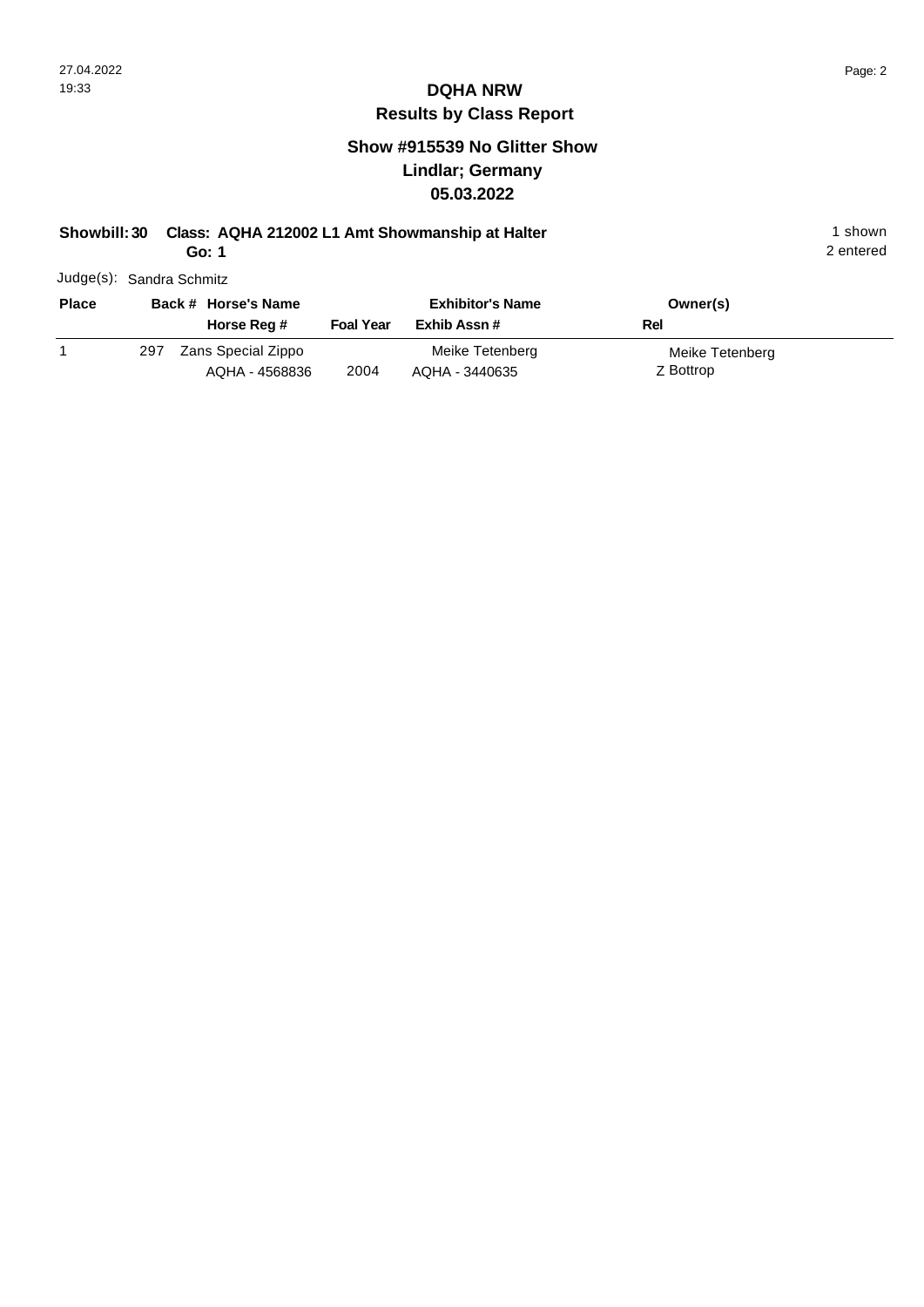### **Show #915539 No Glitter Show Lindlar; Germany 05.03.2022**

|  | Showbill: 31 Class: AQHA 234000 Amt Reining | 4 shown |
|--|---------------------------------------------|---------|
|--|---------------------------------------------|---------|

**Go: 1**

| Judge(s): Sandra Schmitz |
|--------------------------|
|                          |

| <b>Place</b> | Back # Horse's Name |                                            | <b>Exhibitor's Name</b> |                                    | Owner(s)                                  |  |
|--------------|---------------------|--------------------------------------------|-------------------------|------------------------------------|-------------------------------------------|--|
|              |                     | Horse Reg #                                | <b>Foal Year</b>        | Exhib Assn#                        | Rel                                       |  |
| 1            | 69                  | JF Rufs Son Of A Gun<br>AQHA - 5457277     | 2012                    | Jutta Anhaeuser<br>AQHA - 4242389  | Jutta Anhaeuser<br><b>Z</b> Neustadt Wied |  |
| 2            | 289                 | Nu Ones Smoking<br>AQHA - 5296105          | 2010                    | Ute Engel<br><b>AQHA - APPLIED</b> | Ute Engel<br>Z Remscheid                  |  |
| 3            | 76                  | <b>BB Chromed Dun It</b><br>AQHA - 4703302 | 2005                    | Diana Huppertz<br>AQHA - 4342243   | Diana Huppertz<br>Z Duesseldorf           |  |
| 4            | 291                 | What A San Shine<br>AQHA - 5458243         | 2012                    | Anne Kreder<br>AQHA - 4251349      | Anne Kreder<br>Z Aachen                   |  |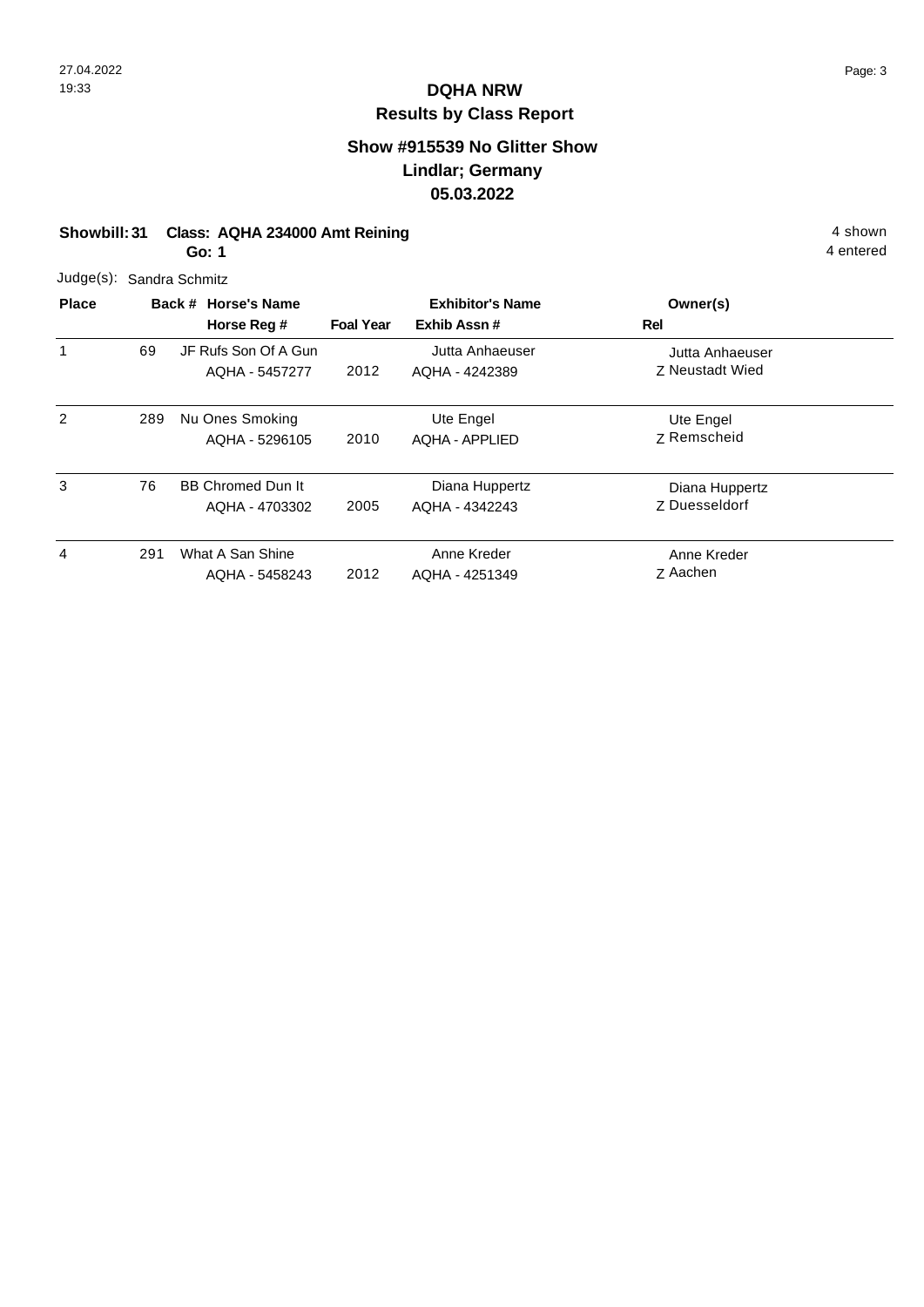### **Show #915539 No Glitter Show Lindlar; Germany 05.03.2022**

#### **Showbill: 32 Class: AQHA 234002 L1 Amt Reining 4 shown 4 shown**

**Go: 1**

| Judge(s): Sandra Schmitz |  |  |
|--------------------------|--|--|
|                          |  |  |

| <b>Place</b> |     | Back # Horse's Name                        | <b>Exhibitor's Name</b> |                                     | Owner(s)                                  |  |
|--------------|-----|--------------------------------------------|-------------------------|-------------------------------------|-------------------------------------------|--|
|              |     | Horse Reg #                                | <b>Foal Year</b>        | Exhib Assn #                        | Rel                                       |  |
| 1            | 69  | JF Rufs Son Of A Gun<br>AQHA - 5457277     | 2012                    | Jutta Anhaeuser<br>AQHA - 4242389   | Jutta Anhaeuser<br><b>7 Neustadt Wied</b> |  |
| 2            | 76  | <b>BB Chromed Dun It</b><br>AQHA - 4703302 | 2005                    | Diana Huppertz<br>AQHA - 4342243    | Diana Huppertz<br><b>Z</b> Duesseldorf    |  |
| 3            | 280 | Print Whiz Abigailan<br>AQHA - 5794240     | 2016                    | Sabrina Klawitter<br>AQHA - 4325426 | Sabrina Klawitter<br>Z Hoehn              |  |
| 4            | 291 | What A San Shine<br>AQHA - 5458243         | 2012                    | Anne Kreder<br>AQHA - 4251349       | Anne Kreder<br>Z Aachen                   |  |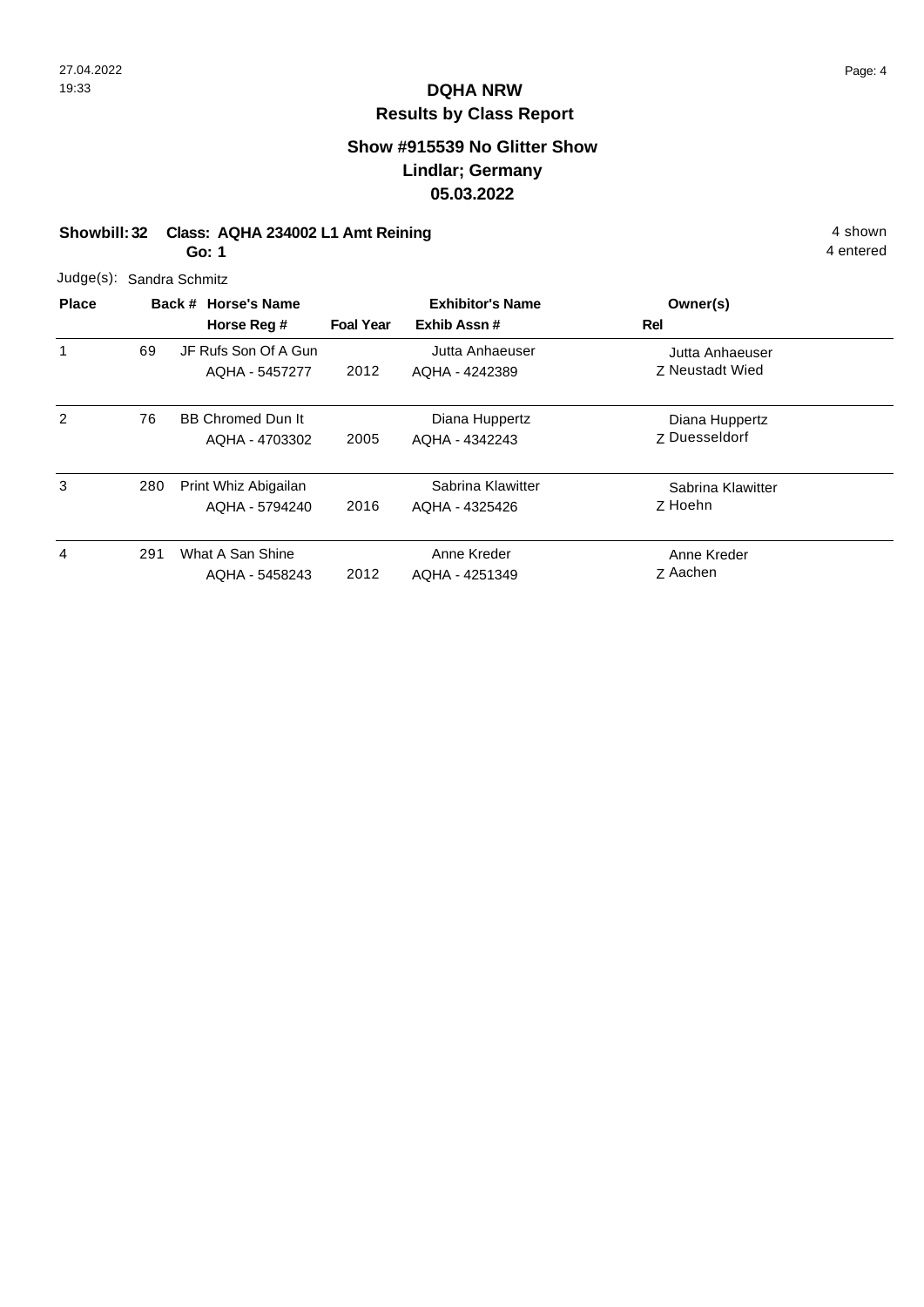## **Show #915539 No Glitter Show Lindlar; Germany 05.03.2022**

| Showbill: 35 Class: AQHA 238000 Amt Trail | 5 shown   |
|-------------------------------------------|-----------|
| Go: 1                                     | 6 entered |

| 5 shown   |
|-----------|
| 6 entered |

| <b>Place</b>  |                | Back # Horse's Name |                  | <b>Exhibitor's Name</b> | Owner(s)                |
|---------------|----------------|---------------------|------------------|-------------------------|-------------------------|
|               |                | Horse Reg #         | <b>Foal Year</b> | Exhib Assn#             | Rel                     |
|               | 279            | Feel My Impulse     |                  | <b>Bettina Goebel</b>   | <b>Bettina Goebel</b>   |
|               |                | AQHA - 4540931      | 2004             | AQHA - APPLIED          | Z Hilden                |
| $\mathcal{P}$ | $\overline{2}$ | Chipandale          |                  | Andre Dr Haase          | Andre Dr Haase          |
|               |                | AQHA - 5448581      | 2012             | AQHA - 2360585          | Z Monschau              |
| 3             | 174            | Whizper Banjohn     |                  | Barbara Walter-Kimmerle | Barbara Walter-Kimmerle |
|               |                | AQHA - 5511157      | 2012             | AQHA - APPLIED          | Z Bergisch-Gladbach     |
| 4             | 296            | Sweet Dun Pepolena  |                  | Angela Behrend          | Angela Behrend          |
|               |                | AQHA - 5445893      | 2011             | AQHA - 3704195          | Z Oberhausen            |
| 5             | 289            | Nu Ones Smoking     |                  | Ute Engel               | Ute Engel               |
|               |                | AQHA - 5296105      | 2010             | <b>AQHA - APPLIED</b>   | Z Remscheid             |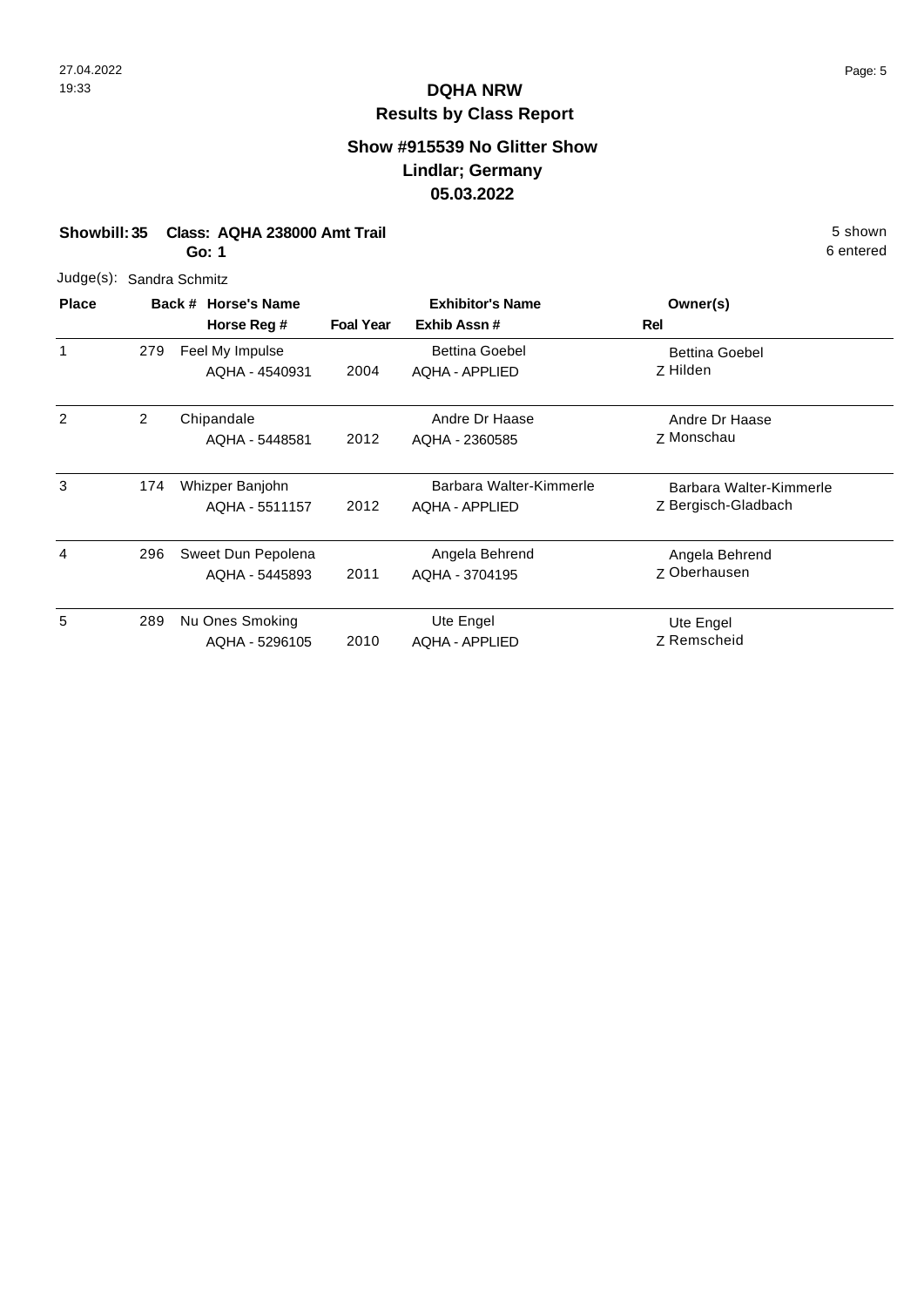3 entered

# **DQHA NRW Results by Class Report**

#### **Show #915539 No Glitter Show Lindlar; Germany 05.03.2022**

#### **Showbill: 36 Class: AQHA 238002 L1 Amt Trail 1 shown 1 shown 1 shown**

**Go: 1**

| <b>Place</b> | Back # Horse's Name<br>Horse Reg # | <b>Foal Year</b> | <b>Exhibitor's Name</b><br>Exhib Assn # | Owner(s)<br>Rel              |
|--------------|------------------------------------|------------------|-----------------------------------------|------------------------------|
|              | Chipandale<br>AQHA - 5448581       | 2012             | Andre Dr Haase<br>AQHA - 2360585        | Andre Dr Haase<br>Z Monschau |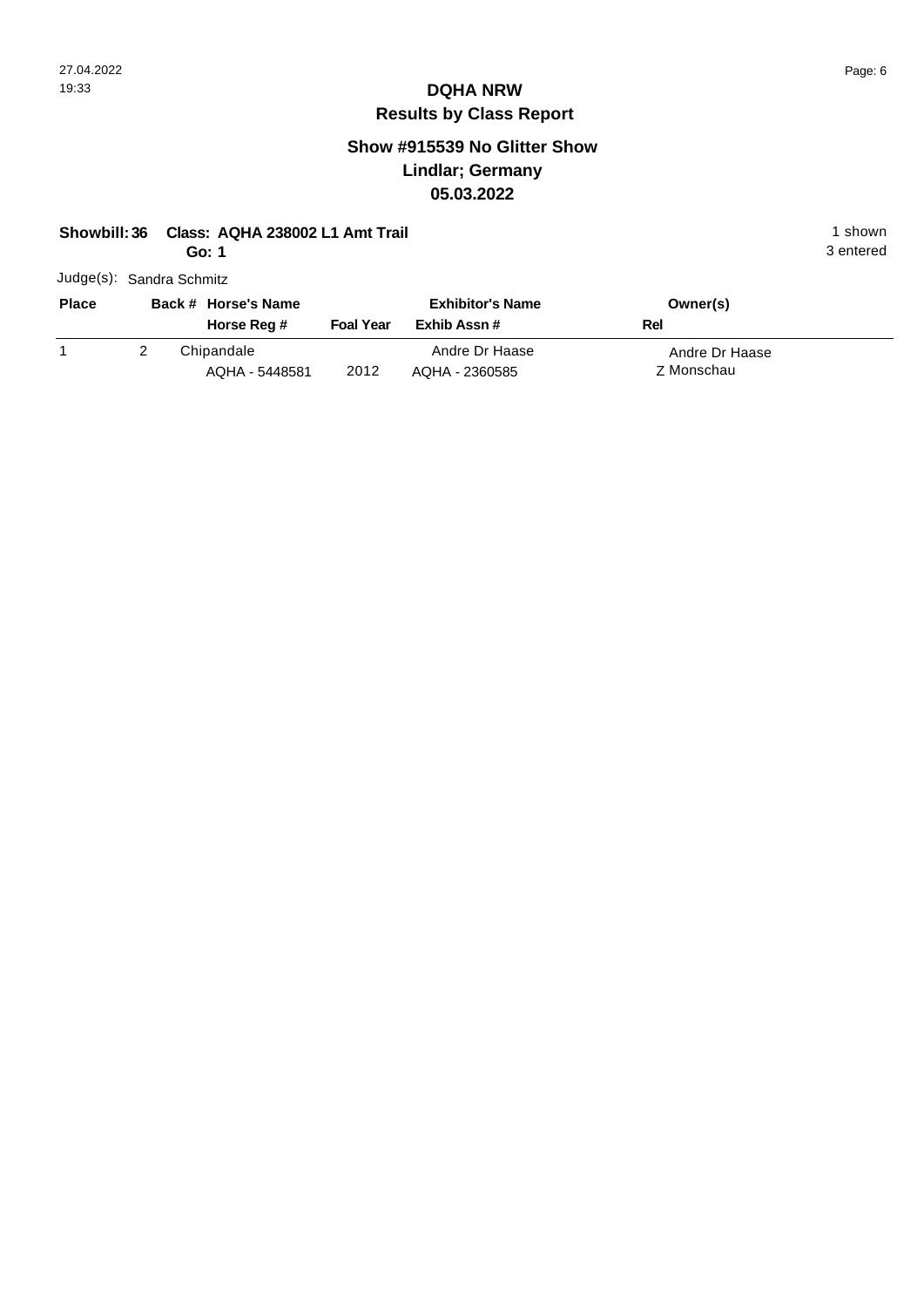#### **Show #915539 No Glitter Show Lindlar; Germany 05.03.2022**

**Showbill: 37 Class: AQHA 240000 Amt Western Horsemanship** 2 shown

**Go: 1**

|              | Judge(s): Sandra Schmitz |                         |          |
|--------------|--------------------------|-------------------------|----------|
| <b>Place</b> | Back # Horse's Name      | <b>Exhibitor's Name</b> | Owner(s) |

| . |     |                                      |                  |                                  | $-$                                   |  |
|---|-----|--------------------------------------|------------------|----------------------------------|---------------------------------------|--|
|   |     | Horse Reg #                          | <b>Foal Year</b> | Exhib Assn#                      | Rel                                   |  |
|   |     | Chipandale<br>AQHA - 5448581         | 2012             | Andre Dr Haase<br>AQHA - 2360585 | Andre Dr Haase<br>Z Monschau          |  |
| 2 | 296 | Sweet Dun Pepolena<br>AQHA - 5445893 | 2011             | Angela Behrend<br>AQHA - 3704195 | Angela Behrend<br><b>Z</b> Oberhausen |  |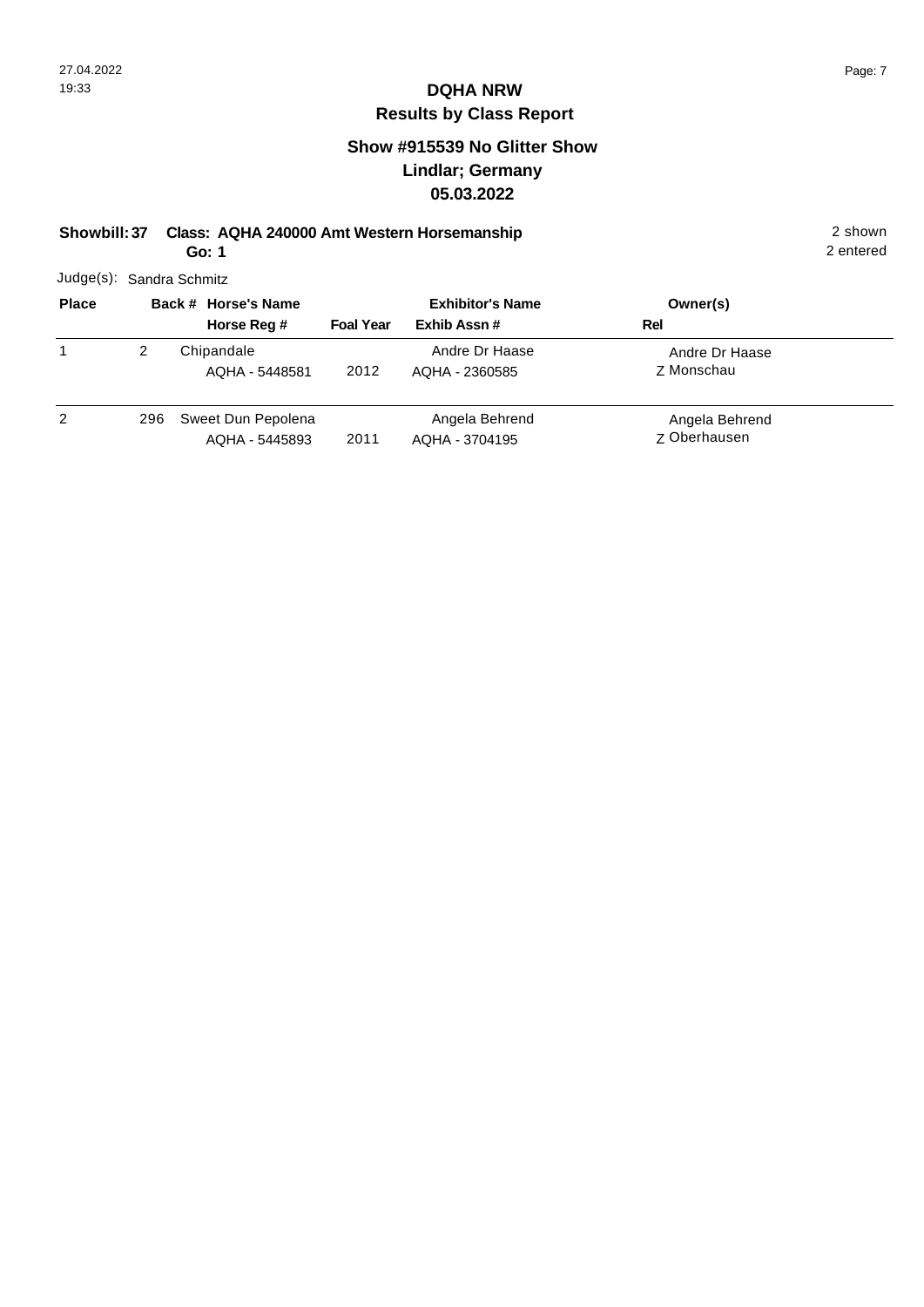#### **Show #915539 No Glitter Show Lindlar; Germany 05.03.2022**

#### **Showbill: 40 Class: AQHA 242002 L1 Amt Western Pleasure** 1 shown

**Go: 1**

1 entered

| <b>Place</b> |     | Back # Horse's Name                    |                  | <b>Exhibitor's Name</b>           | Owner(s)                        |
|--------------|-----|----------------------------------------|------------------|-----------------------------------|---------------------------------|
|              |     | Horse Reg #                            | <b>Foal Year</b> | Exhib Assn #                      | Rel                             |
|              | 292 | Still Fallin For You<br>AQHA - 5802751 | 2017             | Melanie Gruenke<br>AQHA - APPLIED | Melanie Gruenke<br>Z êuskirchen |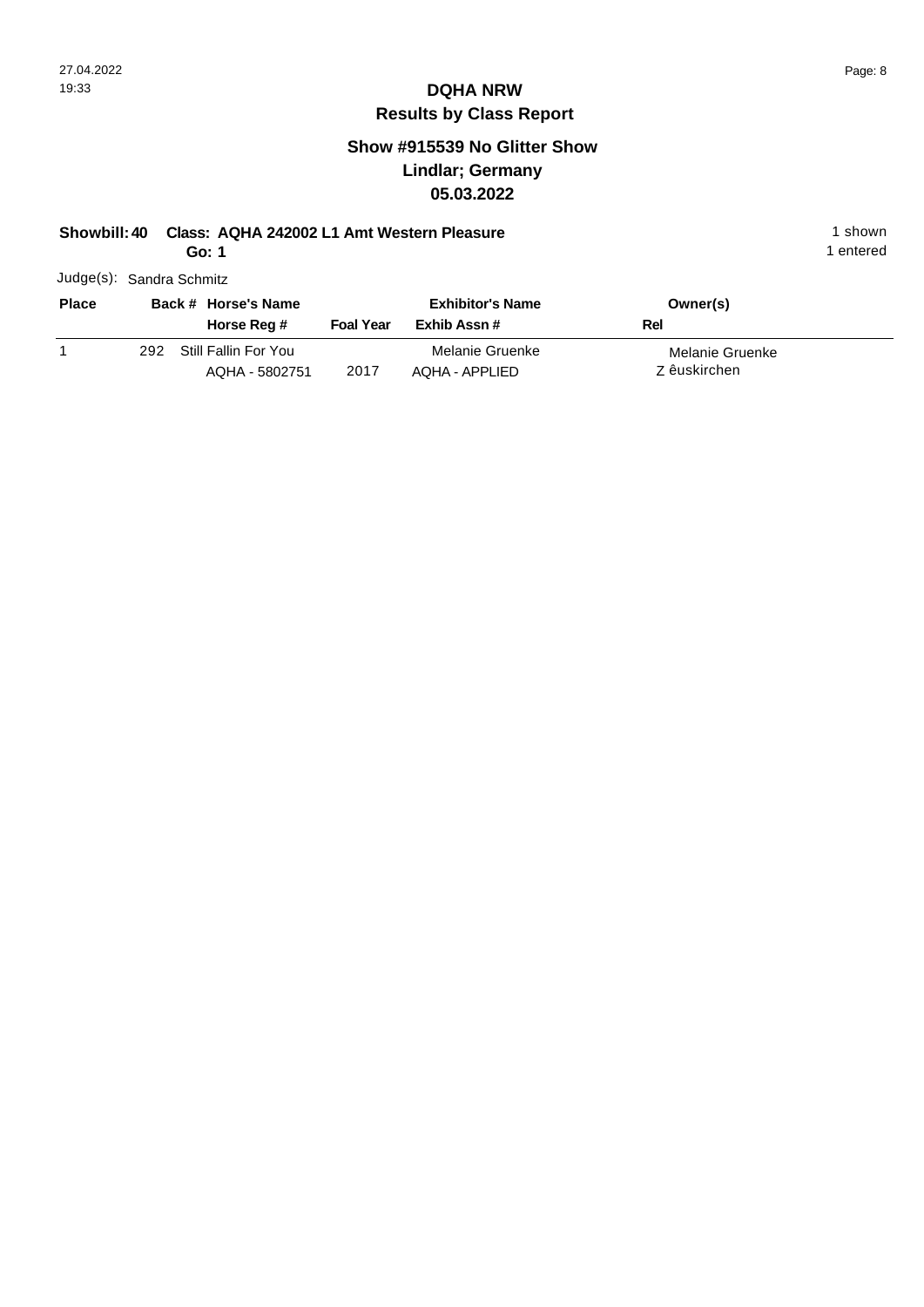## **Show #915539 No Glitter Show Lindlar; Germany 05.03.2022**

#### **Showbill: 41 Class: AQHA 243000 Amt Ranch Riding 5 Shown 5 shown 5 shown**

5 entered

**Go: 1**

| Judge(s):    |     | Sandra Schmitz                             |                  |                                                  |                                                |
|--------------|-----|--------------------------------------------|------------------|--------------------------------------------------|------------------------------------------------|
| <b>Place</b> |     | Back # Horse's Name<br>Horse Reg #         | <b>Foal Year</b> | <b>Exhibitor's Name</b><br>Exhib Assn#           | Owner(s)<br>Rel                                |
|              | 76  | <b>BB Chromed Dun It</b><br>AQHA - 4703302 | 2005             | Diana Huppertz<br>AQHA - 4342243                 | Diana Huppertz<br>Z Duesseldorf                |
| 2            | 283 | Jack N Roost<br>AQHA - 5381586             | 2010             | Anne Kotthaus<br>AQHA - 3273961                  | Anne Kotthaus<br>Z Radevormwald                |
| 3            | 296 | Sweet Dun Pepolena<br>AQHA - 5445893       | 2011             | Angela Behrend<br>AQHA - 3704195                 | Angela Behrend<br>Z Oberhausen                 |
| 4            | 291 | What A San Shine<br>AQHA - 5458243         | 2012             | Anne Kreder<br>AQHA - 4251349                    | Anne Kreder<br>Z Aachen                        |
| 5            | 174 | Whizper Banjohn<br>AQHA - 5511157          | 2012             | Barbara Walter-Kimmerle<br><b>AQHA - APPLIED</b> | Barbara Walter-Kimmerle<br>Z Bergisch-Gladbach |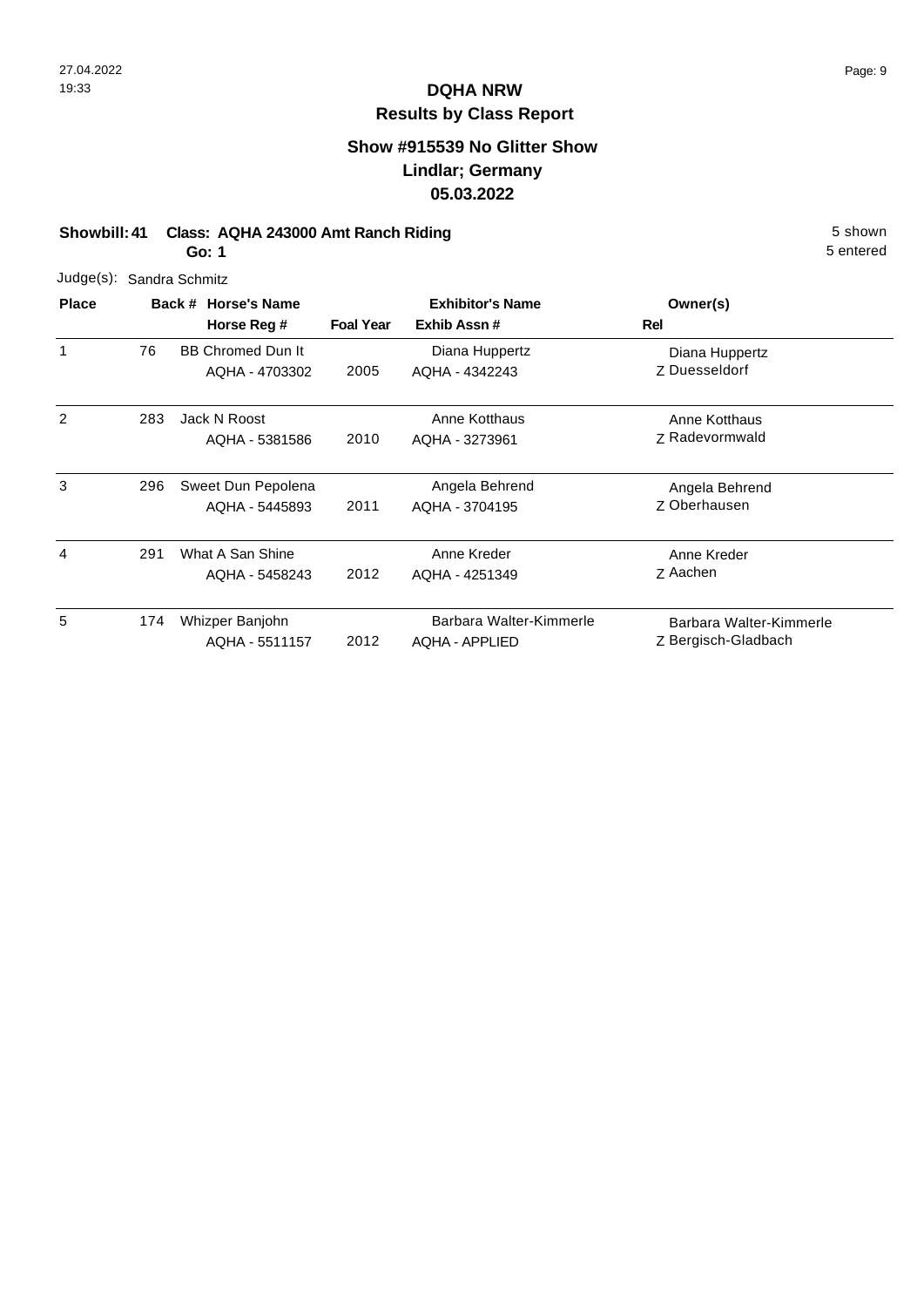#### **Show #915539 No Glitter Show Lindlar; Germany 05.03.2022**

#### **Showbill: 42 Class: AQHA 243002 L1 Amt Ranch Riding** 2 shown

**Go: 1**

|              | Judge(s): Sandra Schmitz |                  |                         |          |
|--------------|--------------------------|------------------|-------------------------|----------|
| <b>Place</b> | Back # Horse's Name      |                  | <b>Exhibitor's Name</b> | Owner(s) |
|              | Horse Rea #              | <b>Foal Year</b> | Fyhih Assn #            | Rel      |

|   |     | Horse Reg #                                  | <b>Foal Year</b> | Exhib Assn #                    | Rel                           |  |
|---|-----|----------------------------------------------|------------------|---------------------------------|-------------------------------|--|
|   | 291 | What A San Shine<br>AQHA - 5458243           | 2012             | Anne Kreder<br>AQHA - 4251349   | Anne Kreder<br>Z Aachen       |  |
| 2 | 293 | A Sparklinglittlegun (RHB)<br>AQHA - 5756039 | 2016             | Kira Troppenz<br>AQHA - APPLIED | Schoetz, Leonie<br>Leverkusen |  |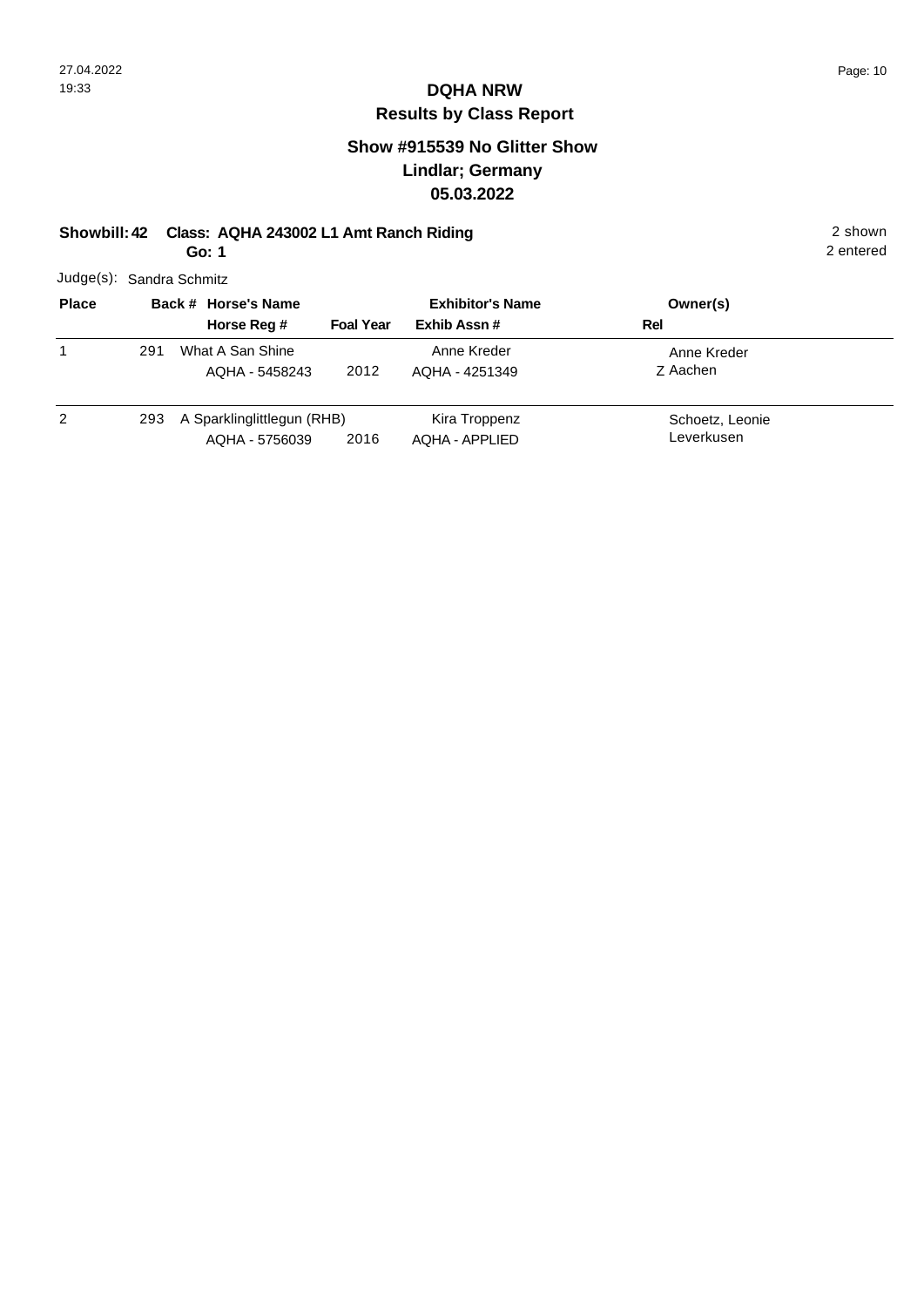#### **Show #915539 No Glitter Show Lindlar; Germany 05.03.2022**

### **Showbill: 44 Class: AQHA 244002 L1 Amt Hunter Under Saddle** 1 shown

**Go: 1**

1 entered

| <b>Place</b> |     | Back # Horse's Name                          |                  | <b>Exhibitor's Name</b>         | Owner(s)                      |
|--------------|-----|----------------------------------------------|------------------|---------------------------------|-------------------------------|
|              |     | Horse Reg #                                  | <b>Foal Year</b> | Exhib Assn #                    | Rel                           |
|              | 293 | A Sparklinglittlegun (RHB)<br>AQHA - 5756039 | 2016             | Kira Troppenz<br>AQHA - APPLIED | Schoetz, Leonie<br>Leverkusen |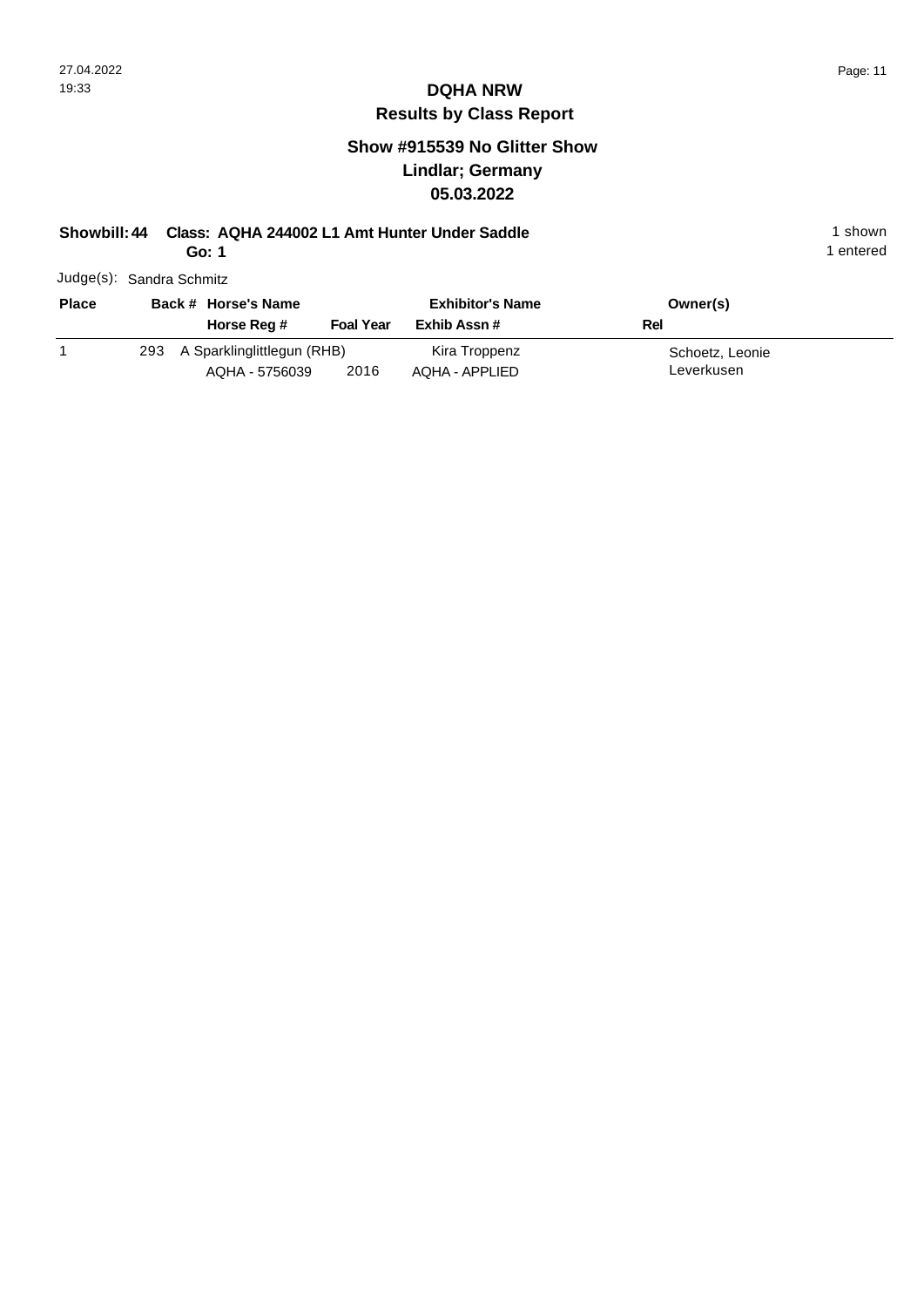#### **Show #915539 No Glitter Show Lindlar; Germany 05.03.2022**

#### **Showbill: 46 Class: AQHA 252002 L1 Amt Hunt Seat Equitation** 1 shown

**Go: 1**

1 entered

| <b>Place</b> |     | Back # Horse's Name                          |                  | <b>Exhibitor's Name</b>         | Owner(s)                      |
|--------------|-----|----------------------------------------------|------------------|---------------------------------|-------------------------------|
|              |     | Horse Reg #                                  | <b>Foal Year</b> | Exhib Assn #                    | Rel                           |
|              | 293 | A Sparklinglittlegun (RHB)<br>AQHA - 5756039 | 2016             | Kira Troppenz<br>AQHA - APPLIED | Schoetz, Leonie<br>Leverkusen |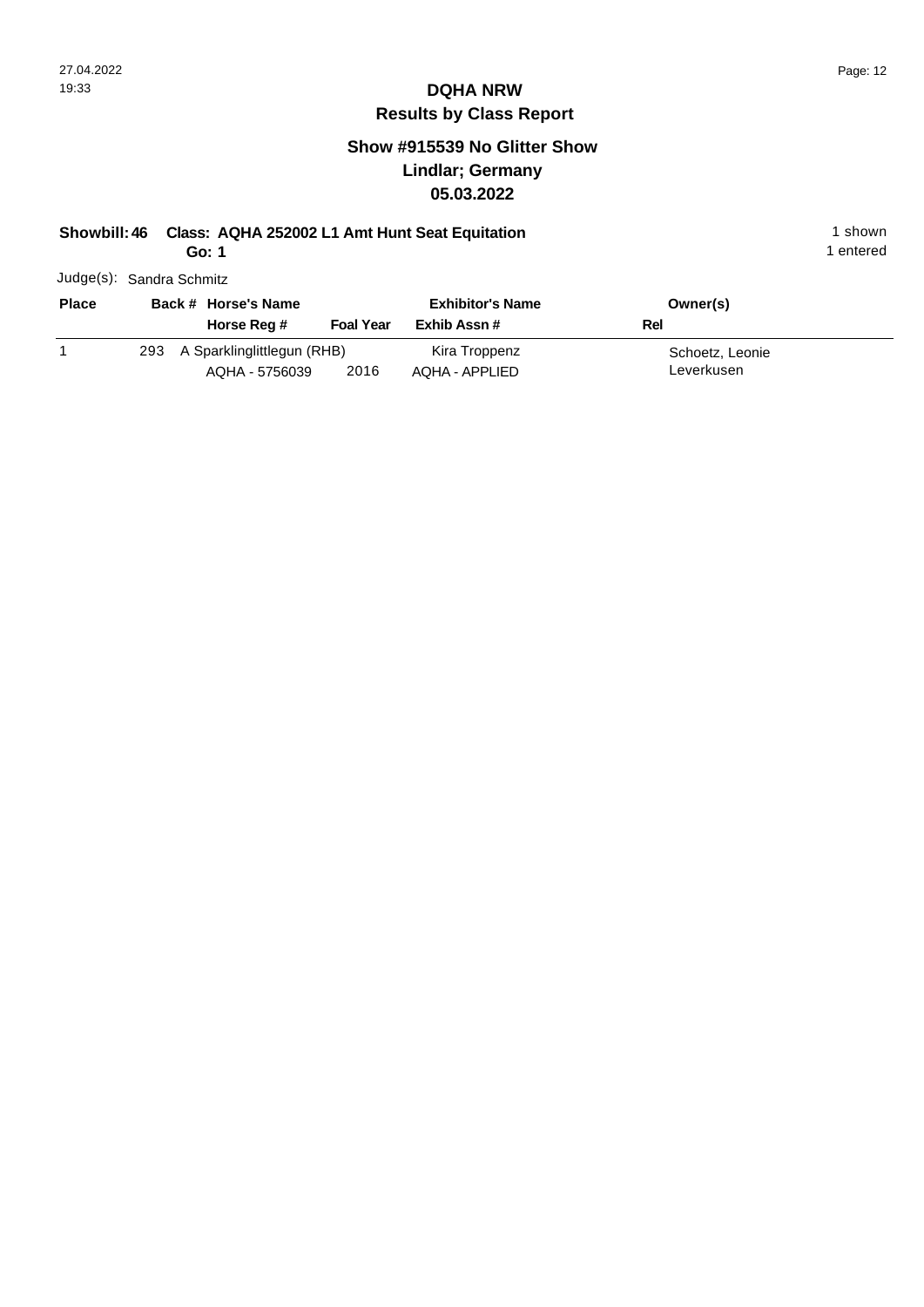#### **Show #915539 No Glitter Show Lindlar; Germany 05.03.2022**

#### **Showbill: 54 Class: AQHA 101200 Grand Champion Mares** 1 Shown 1 shown

**Go: 1**

1 entered

| <b>Place</b> |     | Back # Horse's Name |                  | <b>Exhibitor's Name</b> | Owner(s)        |
|--------------|-----|---------------------|------------------|-------------------------|-----------------|
|              |     | Horse Reg #         | <b>Foal Year</b> | Exhib Assn #            | Rel             |
|              | 297 | Zans Special Zippo  |                  | Meike Tetenberg         | Meike Tetenberg |
|              |     | AQHA - 4568836      | 2004             | AQHA - 3440635          | Z Bottrop       |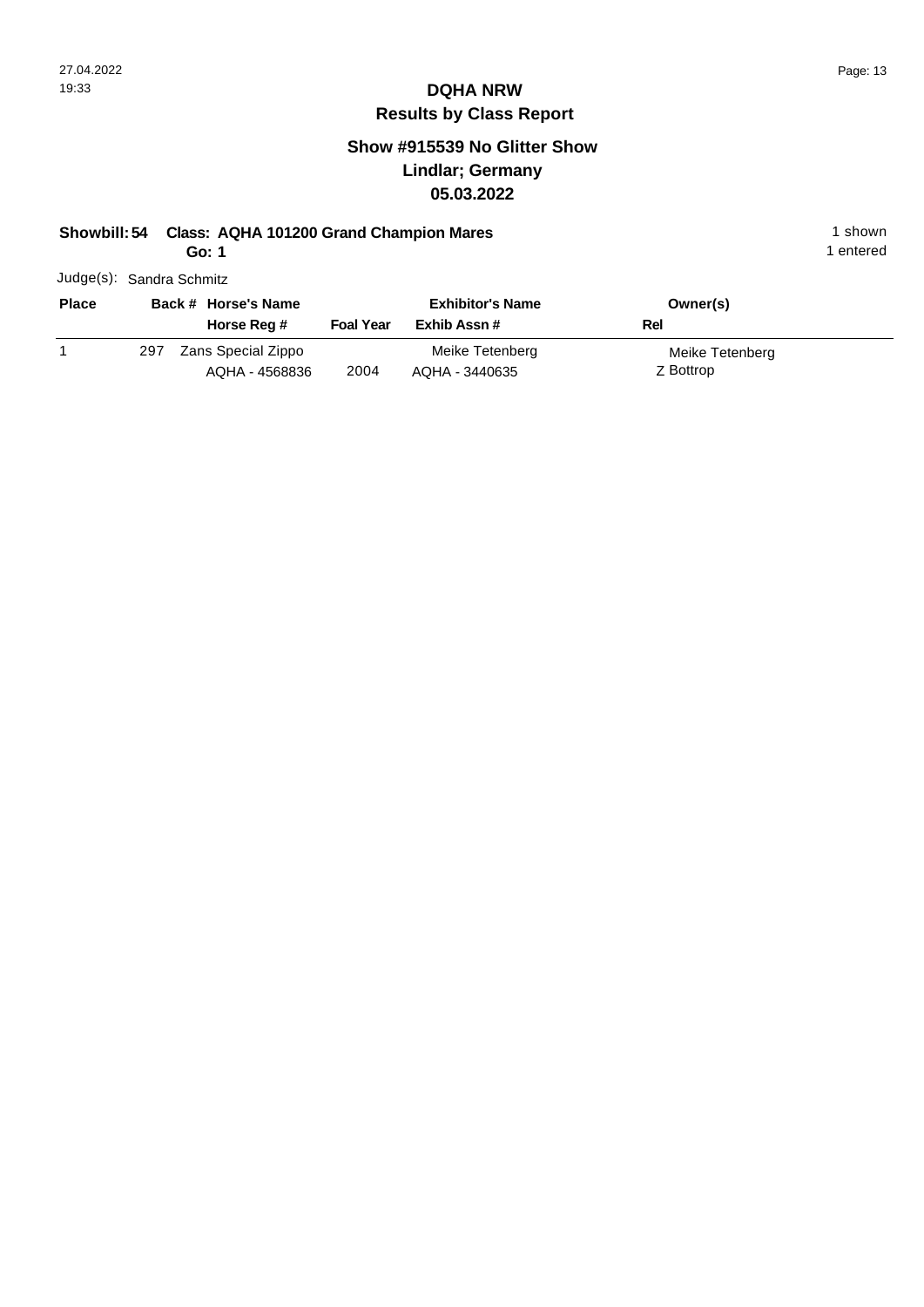#### **Show #915539 No Glitter Show Lindlar; Germany 05.03.2022**

#### **Showbill: 55 Class: AQHA 101300 Reserve Champion Mare** 2 shown

**Go: 1**

|  | Judge(s): Sandra Schmitz |
|--|--------------------------|
|--|--------------------------|

| <b>Place</b> |     | Back # Horse's Name |                  | <b>Exhibitor's Name</b> | Owner(s)       |
|--------------|-----|---------------------|------------------|-------------------------|----------------|
|              |     | Horse Reg #         | <b>Foal Year</b> | Exhib Assn #            | Rel            |
|              | 296 | Sweet Dun Pepolena  |                  | Angela Behrend          | Angela Behrend |
|              |     | AQHA - 5445893      | 2011             | AQHA - 3704195          | Z Oberhausen   |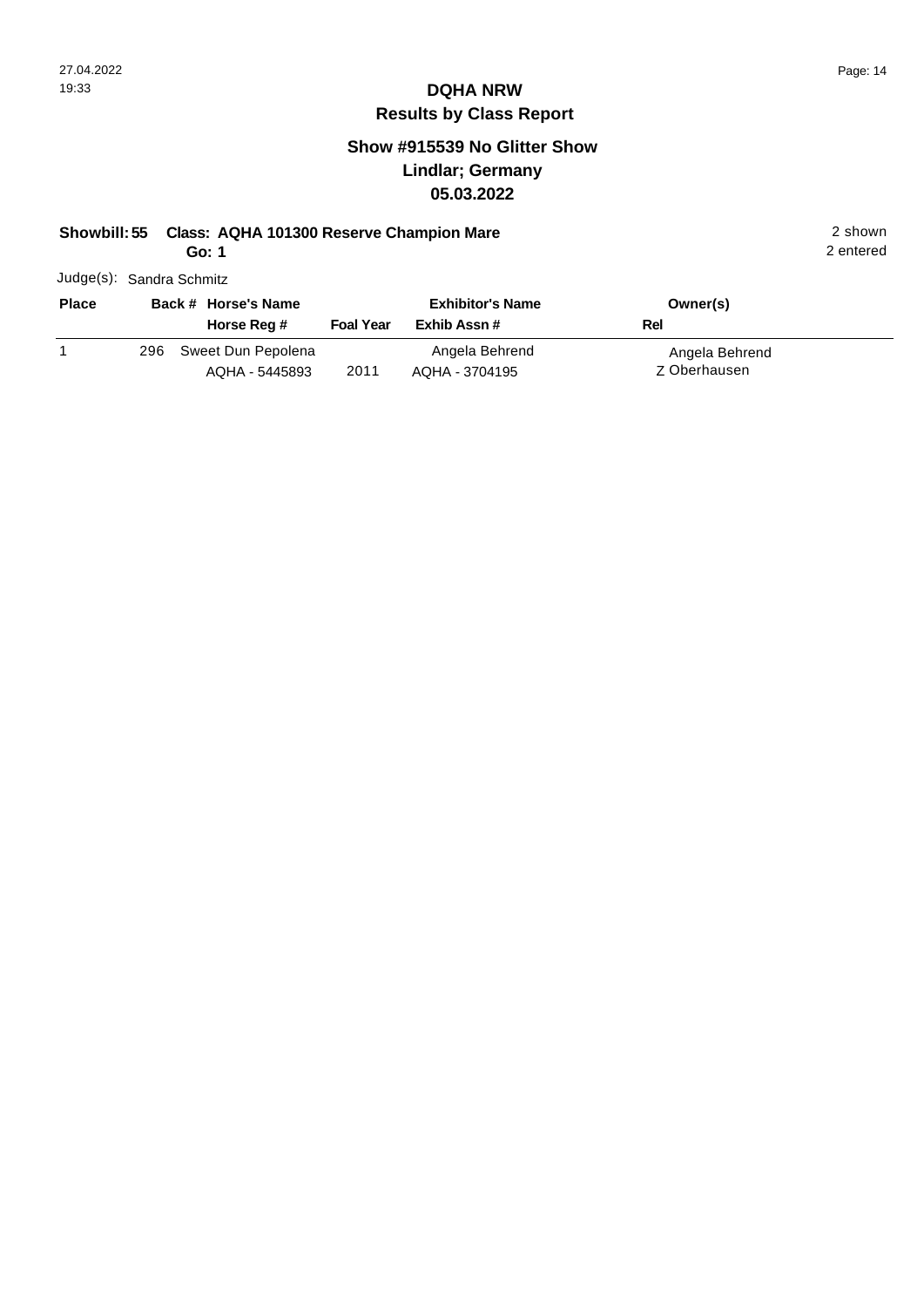### **Show #915539 No Glitter Show Lindlar; Germany 05.03.2022**

| Showbill: 67 Class: AQHA 105700 Aged Mares | 3 shown   |
|--------------------------------------------|-----------|
| Go: 1                                      | 4 entered |

| $P1 - - -$ | Deal 4 Heards            |
|------------|--------------------------|
|            | Judge(s): Sandra Schmitz |

| <b>Place</b> |     | Back # Horse's Name                      | <b>Exhibitor's Name</b> |                                     | Owner(s)                                 |
|--------------|-----|------------------------------------------|-------------------------|-------------------------------------|------------------------------------------|
|              |     | Horse Reg #                              | <b>Foal Year</b>        | Exhib Assn#                         | Rel                                      |
|              | 297 | Zans Special Zippo<br>AQHA - 4568836     | 2004                    | Meike Tetenberg<br>AQHA - 3440635   | Meike Tetenberg<br>Z Bottrop             |
| 2            | 296 | Sweet Dun Pepolena<br>AQHA - 5445893     | 2011                    | Angela Behrend<br>AQHA - 3704195    | Angela Behrend<br><b>Z</b> Oberhausen    |
| 3            | 278 | <b>BB Miss Million</b><br>AQHA - 5612055 | 2013                    | Isabella Kimmerle<br>AQHA - APPLIED | Isabella Kimmerle<br>Z Bergisch Gladbach |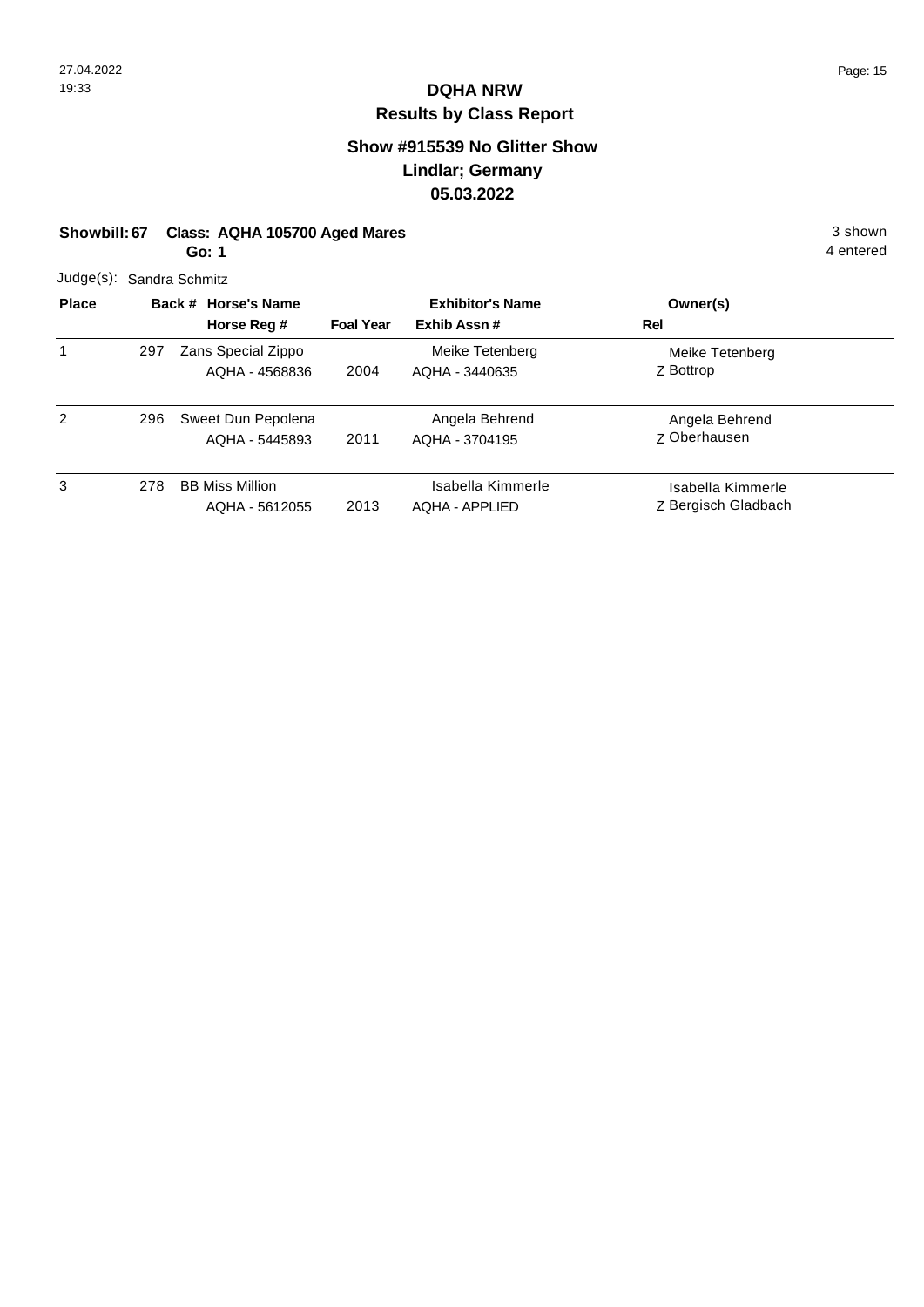#### **Show #915539 No Glitter Show Lindlar; Germany 05.03.2022**

#### **Showbill: 68 Class: AQHA 107400 Yearling Geldings** 1 Shown 1 shown

**Go: 1**

|  | Judge(s): Sandra Schmitz |
|--|--------------------------|
|--|--------------------------|

| Back # Horse's Name |                                   | <b>Exhibitor's Name</b> |                                  | Owner(s)                 |
|---------------------|-----------------------------------|-------------------------|----------------------------------|--------------------------|
|                     | Horse Reg #                       | <b>Foal Year</b>        | Exhib Assn #                     | Rel                      |
| 295                 | Readee To Shine<br>AQHA - 6111079 | 2021                    | Zeggel, Isabel<br>AQHA - 4392617 | Marina Zeggel, Hattingen |
|                     |                                   |                         |                                  |                          |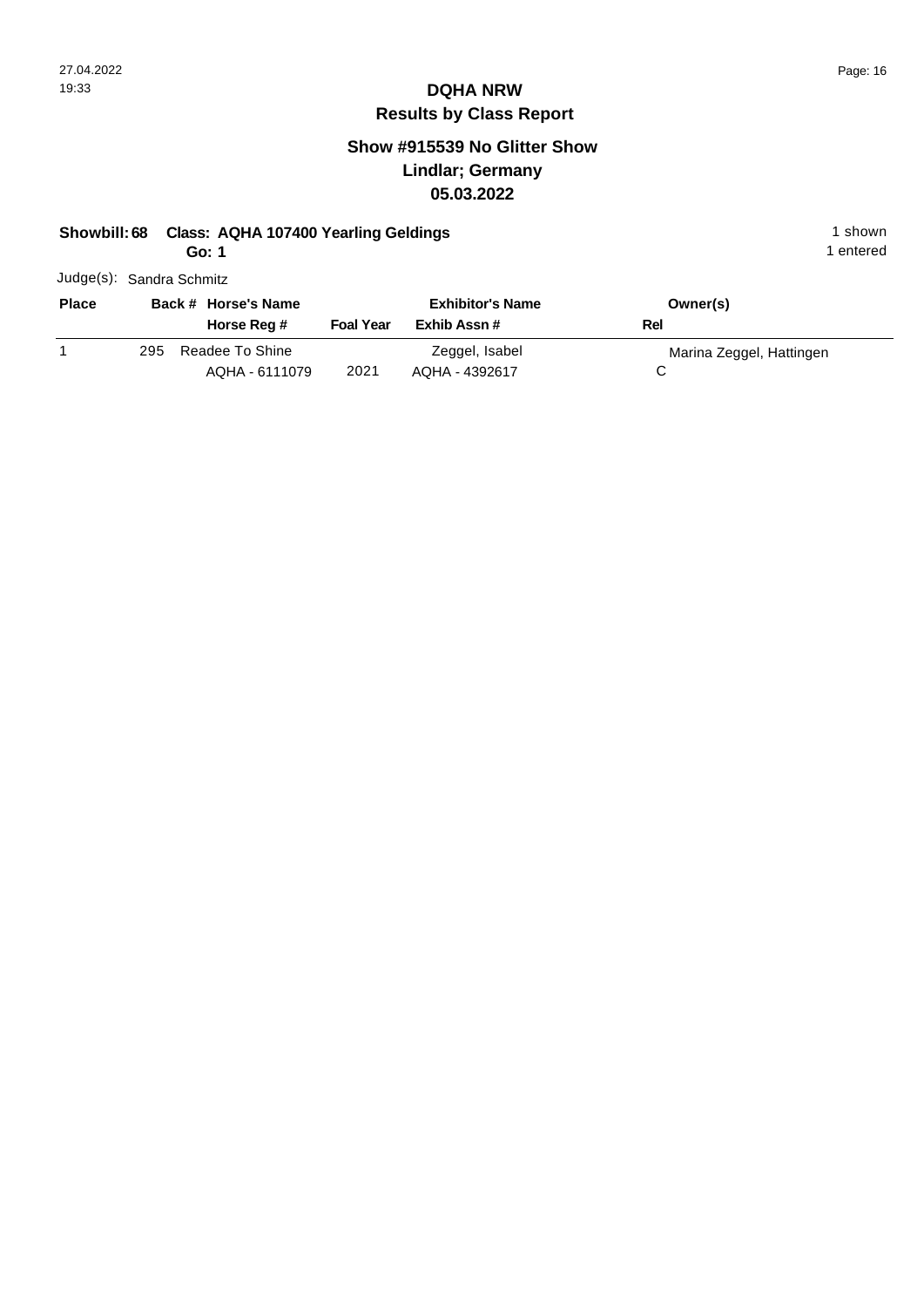#### **Show #915539 No Glitter Show Lindlar; Germany 05.03.2022**

| Showbill: 72 Class: AQHA 134000 Reining | 1 shown   |
|-----------------------------------------|-----------|
| Go: 1                                   | 1 entered |

Judge(s): Sandra Schmitz

**Back # Horse's Name Place Owner(s)**

**Horse Reg #**

**Exhib Assn # Foal Year Rel Exhibitor's Name**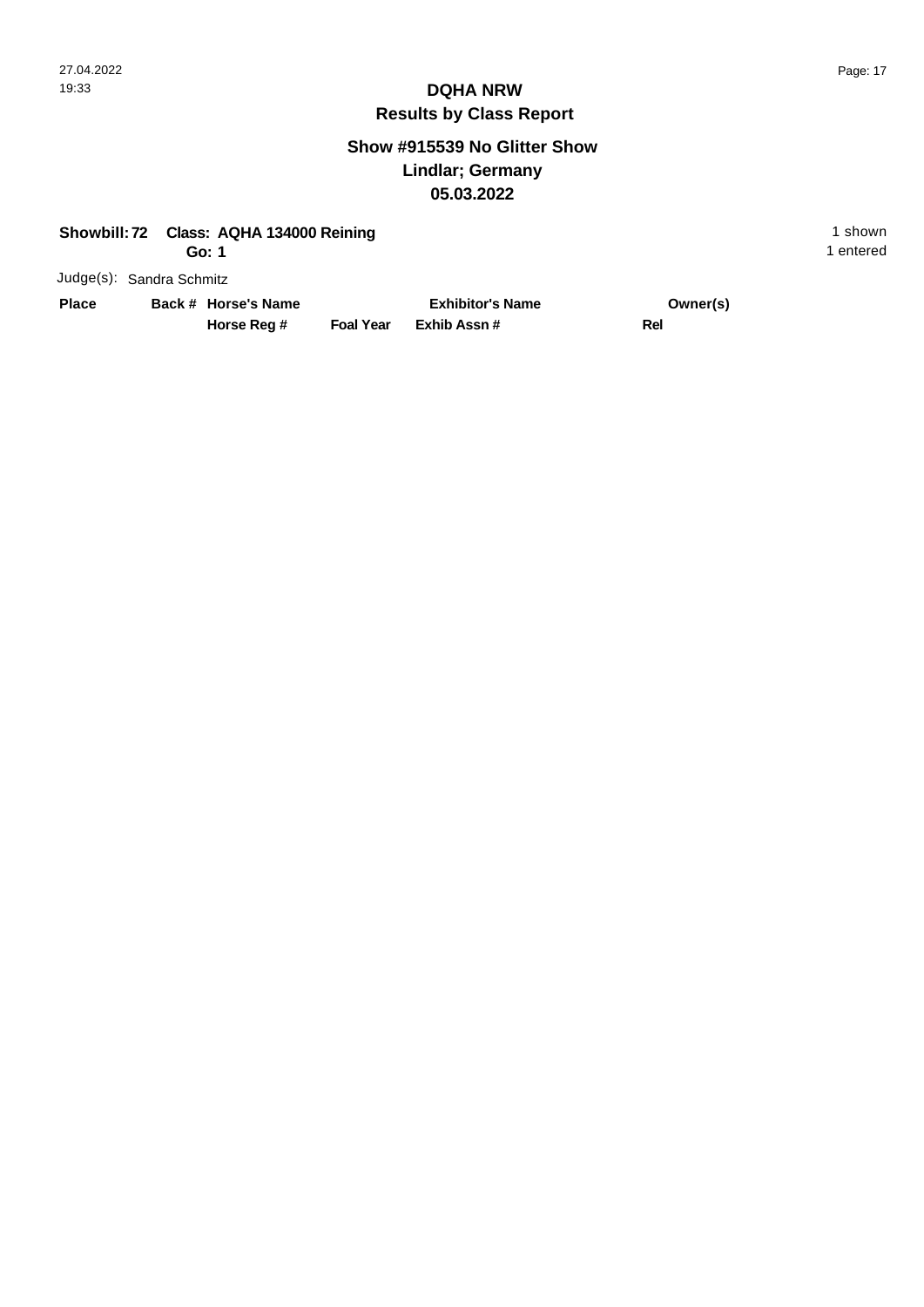1 entered

# **DQHA NRW Results by Class Report**

#### **Show #915539 No Glitter Show Lindlar; Germany 05.03.2022**

#### **Showbill: 73 Class: AQHA 134004 L1 Reining 1 shown 1 shown 1 shown**

**Go: 1**

| <b>Place</b> |     | Back # Horse's Name<br>Horse Reg #     | <b>Foal Year</b> | <b>Exhibitor's Name</b><br>Exhib Assn # | Owner(s)<br>Rel            |
|--------------|-----|----------------------------------------|------------------|-----------------------------------------|----------------------------|
|              | 280 | Print Whiz Abigailan<br>AQHA - 5794240 | 2016             | John Wisser<br>AQHA - 4027142           | Sabrina Klawitter<br>Hoehn |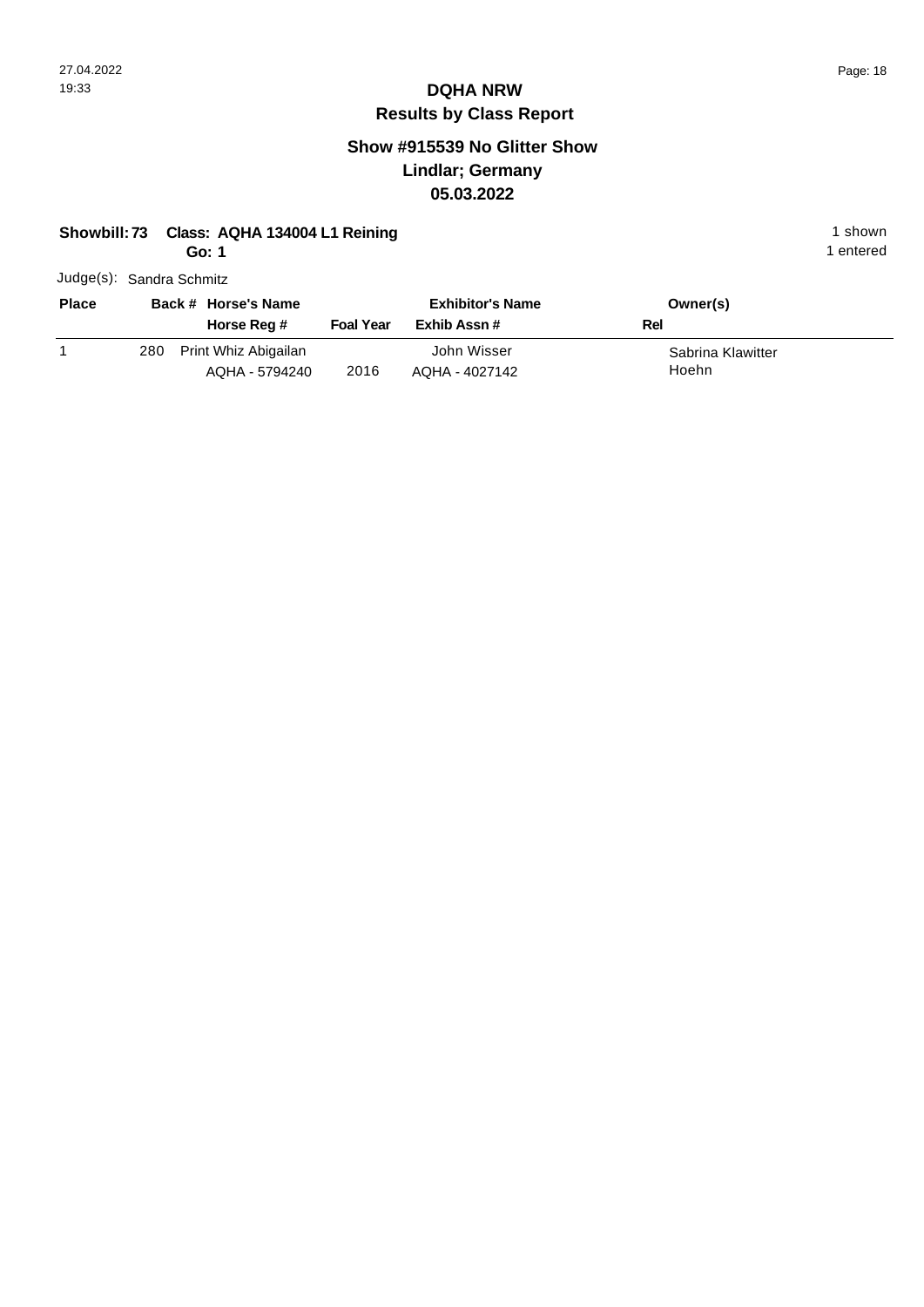### **Show #915539 No Glitter Show Lindlar; Germany 05.03.2022**

| Class: AQHA 138000 Trail<br>Showbill: 76<br>Go: 1 |                |  |                                      |                  |                                  |                                       | 2 shown<br>3 entered |
|---------------------------------------------------|----------------|--|--------------------------------------|------------------|----------------------------------|---------------------------------------|----------------------|
| Judge(s): Sandra Schmitz                          |                |  |                                      |                  |                                  |                                       |                      |
| <b>Place</b>                                      |                |  | Back # Horse's Name                  |                  | <b>Exhibitor's Name</b>          | Owner(s)                              |                      |
|                                                   |                |  | Horse Reg #                          | <b>Foal Year</b> | Exhib Assn#                      | Rel                                   |                      |
| 1                                                 | $\overline{2}$ |  | Chipandale<br>AQHA - 5448581         | 2012             | Andre Dr Haase<br>AQHA - 2360585 | Andre Dr Haase<br>Z Monschau          |                      |
| 2                                                 | 296            |  | Sweet Dun Pepolena<br>AQHA - 5445893 | 2011             | Angela Behrend<br>AQHA - 3704195 | Angela Behrend<br><b>Z</b> Oberhausen |                      |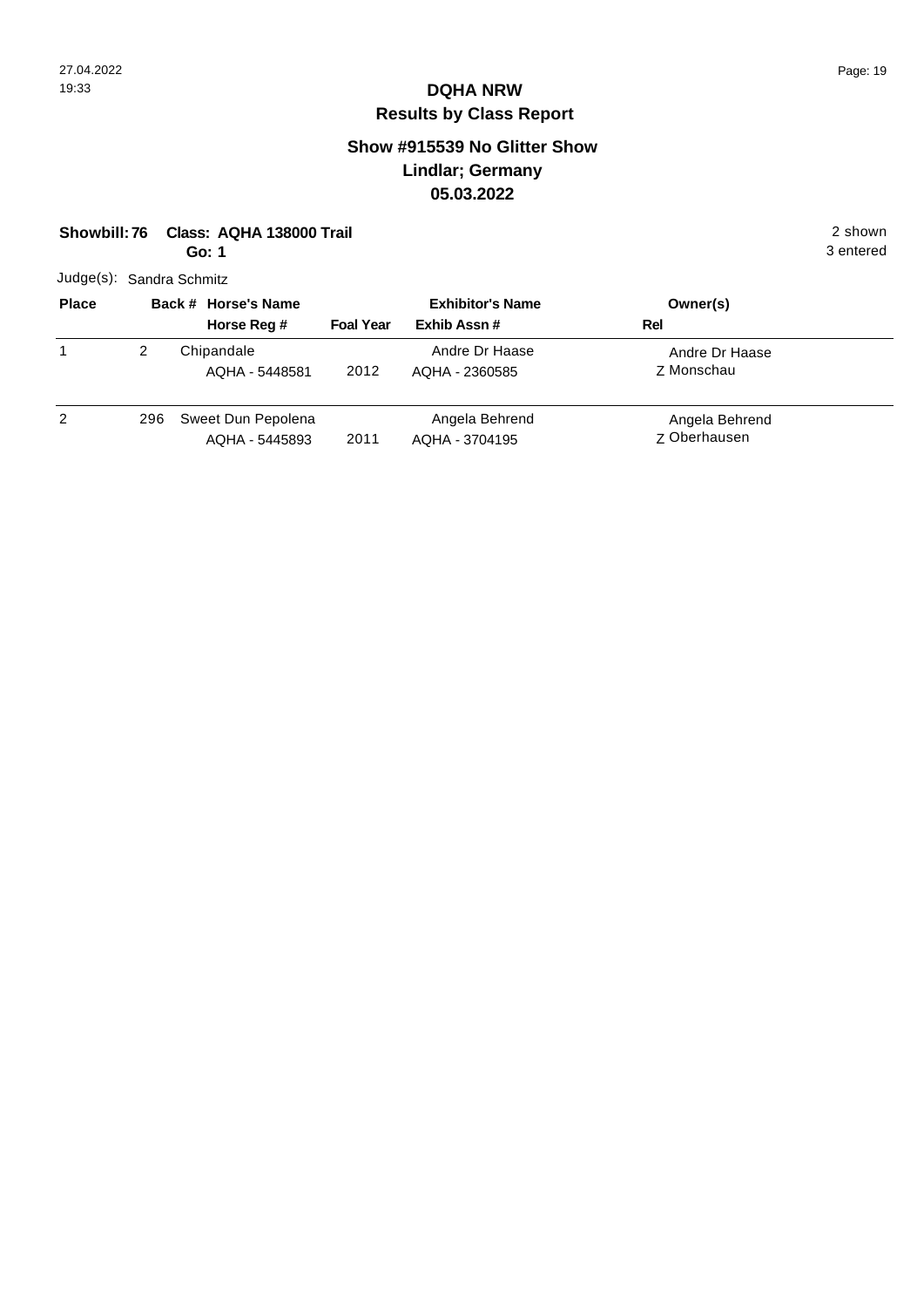### **Show #915539 No Glitter Show Lindlar; Germany 05.03.2022**

|  | Showbill: 80 Class: AQHA 143000 Ranch Riding | 2 shown |
|--|----------------------------------------------|---------|
|--|----------------------------------------------|---------|

**Go: 1**

| <b>Place</b> | <b>Rack # Horse's</b>    |  |  |  |
|--------------|--------------------------|--|--|--|
|              | Judge(s): Sandra Schmitz |  |  |  |

| <b>Place</b> |     | Back # Horse's Name                |                  | <b>Exhibitor's Name</b>         | Owner(s)                               |  |
|--------------|-----|------------------------------------|------------------|---------------------------------|----------------------------------------|--|
|              |     | Horse Reg #                        | <b>Foal Year</b> | Exhib Assn#                     | Rel                                    |  |
| 1            | 283 | Jack N Roost<br>AQHA - 5381586     | 2010             | Anne Kotthaus<br>AQHA - 3273961 | Anne Kotthaus<br><b>Z</b> Radevormwald |  |
| 2            | 291 | What A San Shine<br>AQHA - 5458243 | 2012             | Anne Kreder<br>AQHA - 4251349   | Anne Kreder<br>Z Aachen                |  |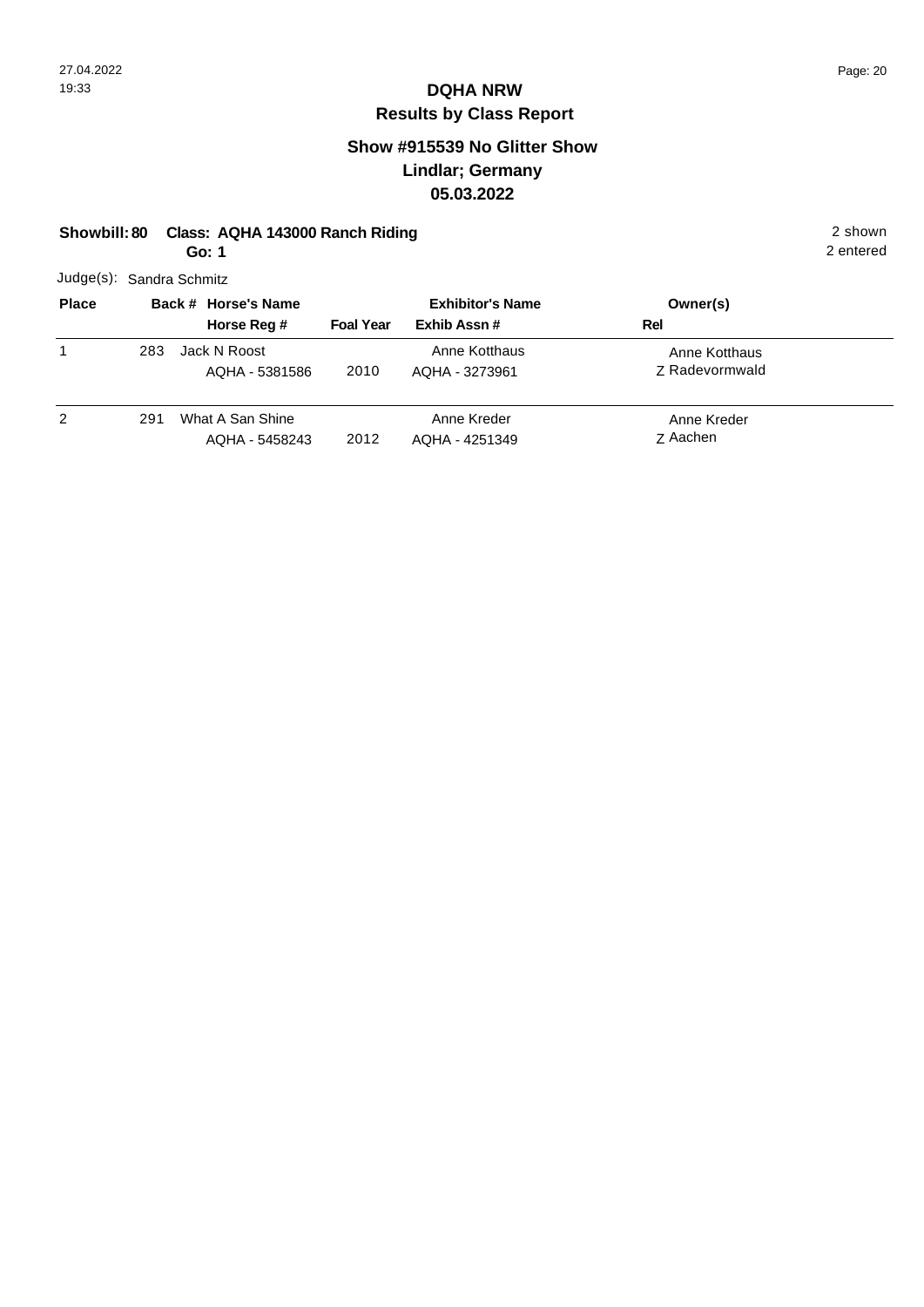#### **Show #915539 No Glitter Show Lindlar; Germany 05.03.2022**

#### **Showbill: 109 Class: AQHA 412000 Youth Showmanship at Halter** 1 **Shown** 1 shown

**Go: 1**

| <b>Place</b> |     | Back # Horse's Name                      |                  | <b>Exhibitor's Name</b>             |                  | Owner(s)                                 |
|--------------|-----|------------------------------------------|------------------|-------------------------------------|------------------|------------------------------------------|
|              |     | Horse Reg #                              | <b>Foal Year</b> | Exhib Assn #                        | <b>Birthdate</b> | Rel                                      |
|              | 278 | <b>BB Miss Million</b><br>AQHA - 5612055 | 2013             | Isabella Kimmerle<br>AQHA - APPLIED |                  | Isabella Kimmerle<br>Z Bergisch Gladbach |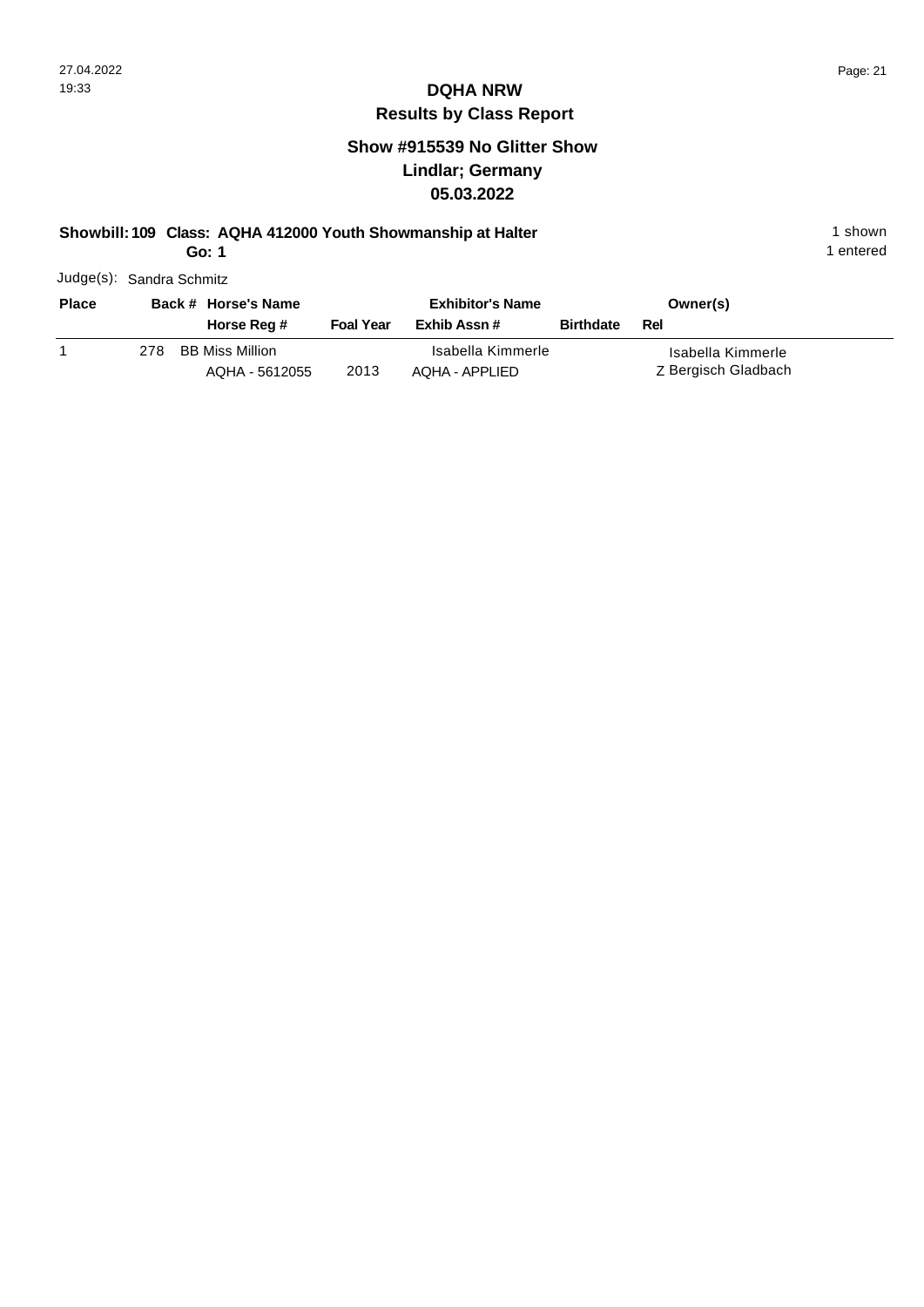1 entered

#### **DQHA NRW Results by Class Report**

#### **Show #915539 No Glitter Show Lindlar; Germany 05.03.2022**

#### **Showbill: 117 Class: AQHA 438002 L1 Youth Trail 1 shown 1 shown 1 shown**

**Go: 1**

| Place | Back # Horse's Name |                  | <b>Exhibitor's Name</b> | Owner(s)             |  |
|-------|---------------------|------------------|-------------------------|----------------------|--|
|       | Horse Reg #         | <b>Foal Year</b> | Exhib Assn #            | <b>Birthdate Rel</b> |  |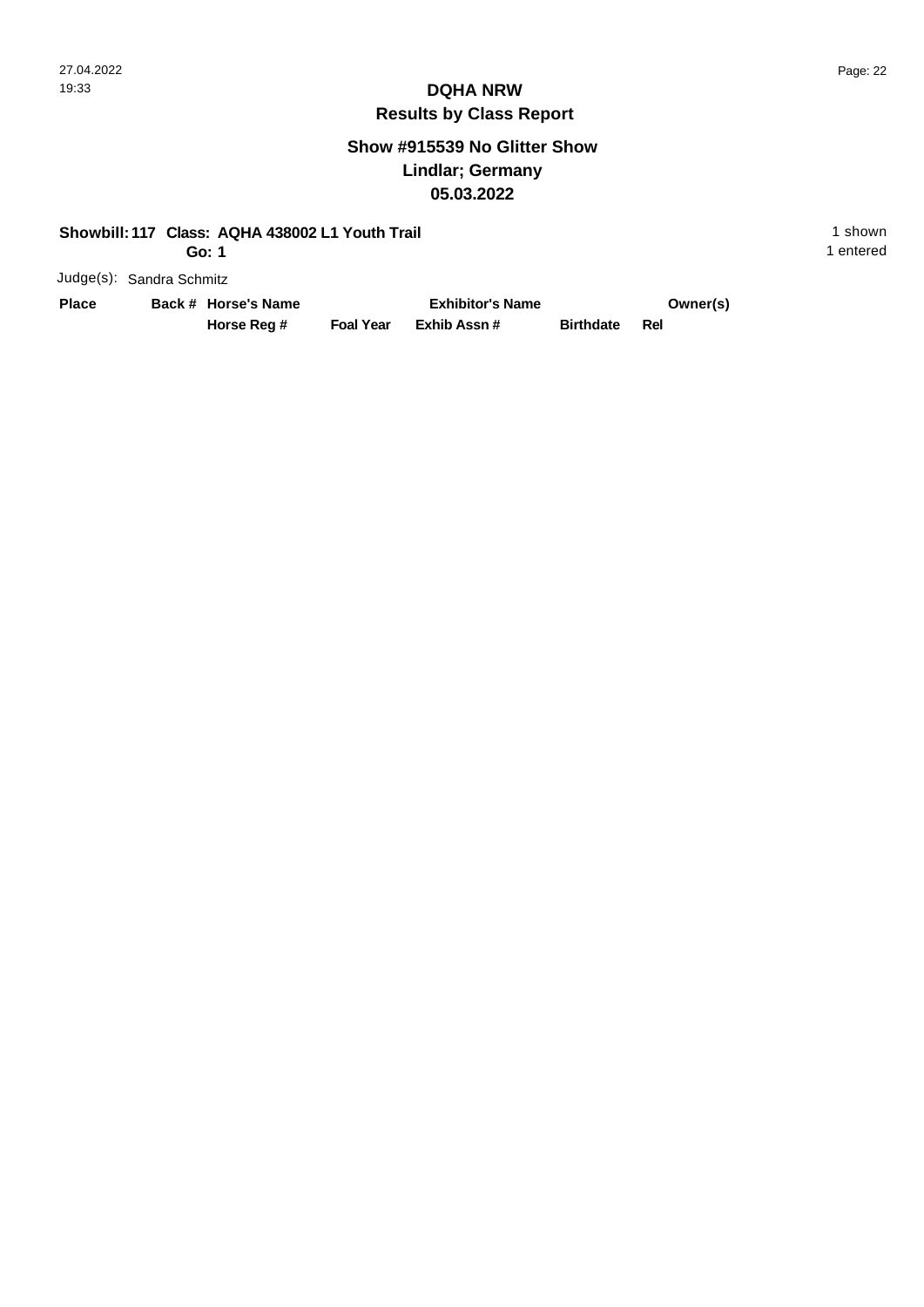#### **Show #915539 No Glitter Show Lindlar; Germany 05.03.2022**

#### **Showbill: 118 Class: AQHA 440000 Youth Western Horsemanship** 3 shown 3 shown

3 entered

**Go: 1**

|              | Judge(s): Sandra Schmitz |                                          |                  |                                     |                  |                                          |  |  |
|--------------|--------------------------|------------------------------------------|------------------|-------------------------------------|------------------|------------------------------------------|--|--|
| <b>Place</b> |                          | Back # Horse's Name                      |                  | <b>Exhibitor's Name</b>             |                  | Owner(s)                                 |  |  |
|              |                          | Horse Reg #                              | <b>Foal Year</b> | Exhib Assn#                         | <b>Birthdate</b> | Rel                                      |  |  |
|              | 278                      | <b>BB Miss Million</b><br>AQHA - 5612055 | 2013             | Isabella Kimmerle<br>AOHA - APPLIED |                  | Isabella Kimmerle<br>Z Bergisch Gladbach |  |  |
| 2            | 287                      | Zips B Tari<br>AQHA - 5435223            | 2011             | Hettgen, Vera<br>AOHA - APPLIED     |                  | Birgit Hettgen<br>C Sundern              |  |  |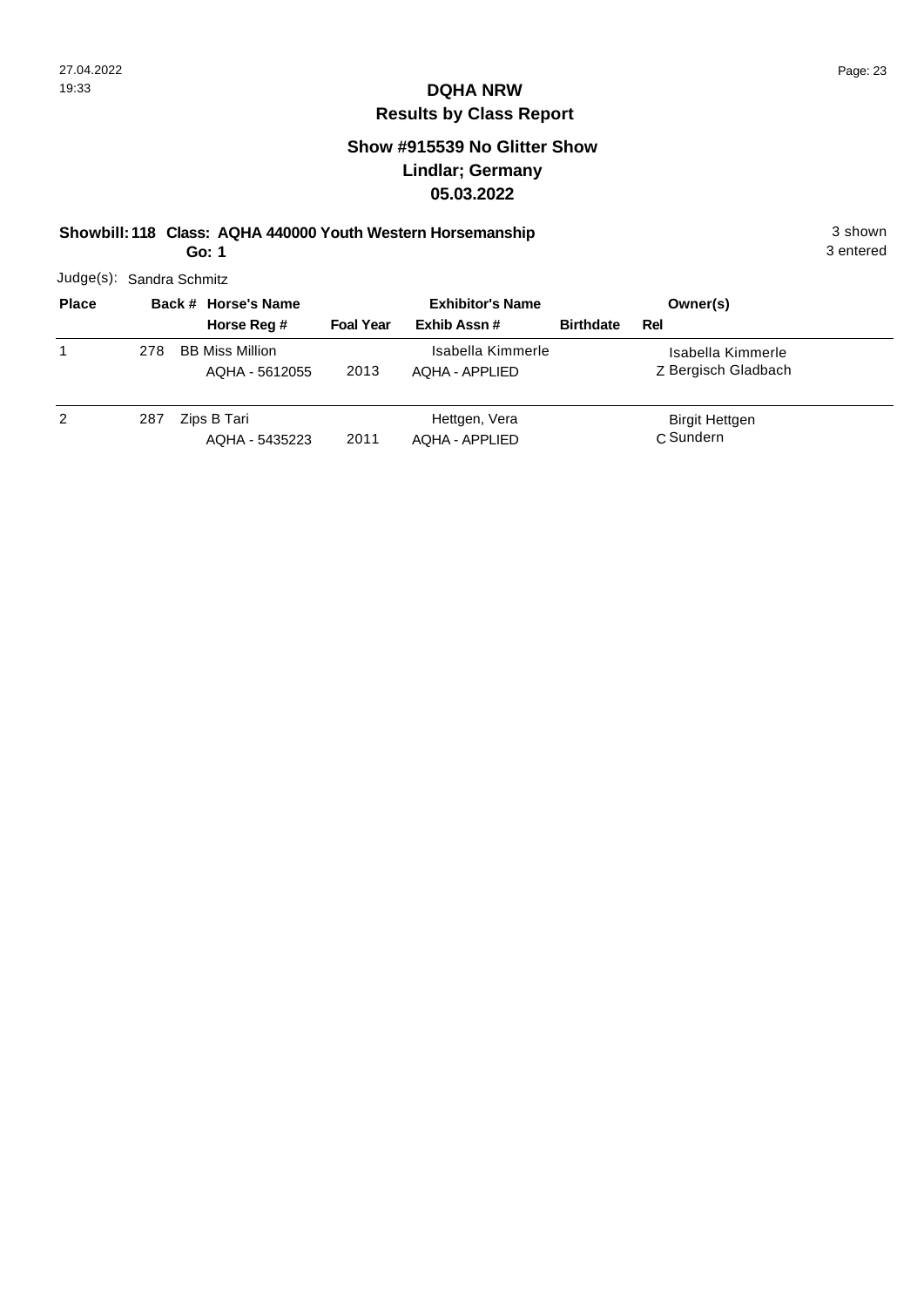1 entered

#### **DQHA NRW Results by Class Report**

#### **Show #915539 No Glitter Show Lindlar; Germany 05.03.2022**

#### **Showbill: 119 Class: AQHA 440002 L1 Youth Western Horsemanship** 1 shown 1 shown

**Go: 1**

| Place | Back # Horse's Name |                  | <b>Exhibitor's Name</b> |                      | Owner(s) |
|-------|---------------------|------------------|-------------------------|----------------------|----------|
|       | Horse Reg #         | <b>Foal Year</b> | Exhib Assn #            | <b>Birthdate Rel</b> |          |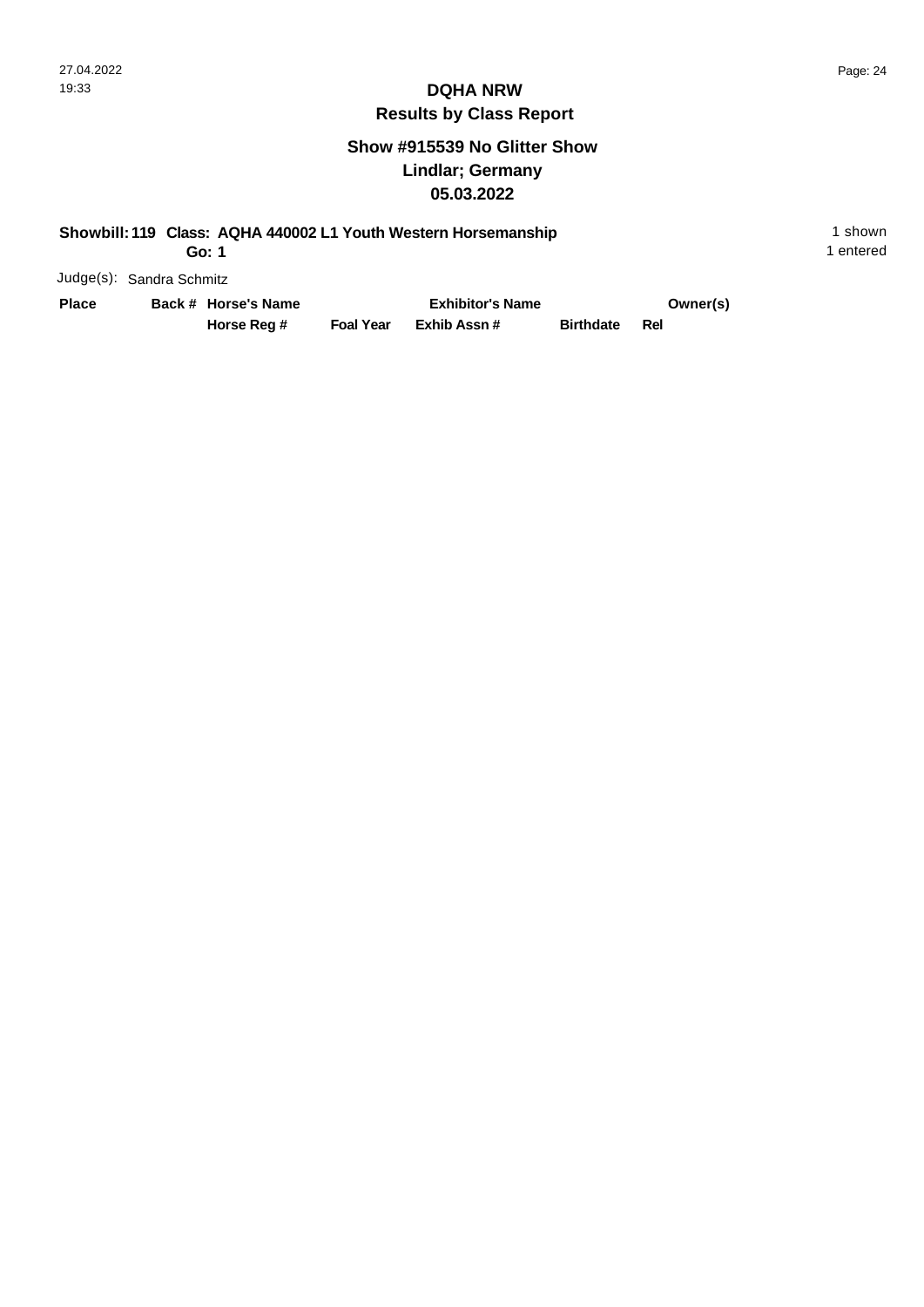#### **Show #915539 No Glitter Show Lindlar; Germany 05.03.2022**

#### **Showbill: 121 Class: AQHA 442002 L1 Youth Western Pleasure** 1 **Shown** 1 shown

**Go: 1**

| Judge(s): Sandra Schmitz |  |
|--------------------------|--|
|                          |  |

| <b>Place</b> |      | Back # Horse's Name              |                  | <b>Exhibitor's Name</b>         |                  | Owner(s)                    |  |
|--------------|------|----------------------------------|------------------|---------------------------------|------------------|-----------------------------|--|
|              |      | Horse Reg #                      | <b>Foal Year</b> | Exhib Assn #                    | <b>Birthdate</b> | Rel                         |  |
|              | 288. | Mr VBS Dreamer<br>AQHA - 5865089 | 2017             | Hettgen, Vera<br>AQHA - APPLIED |                  | Birgit Hettgen<br>C Sundern |  |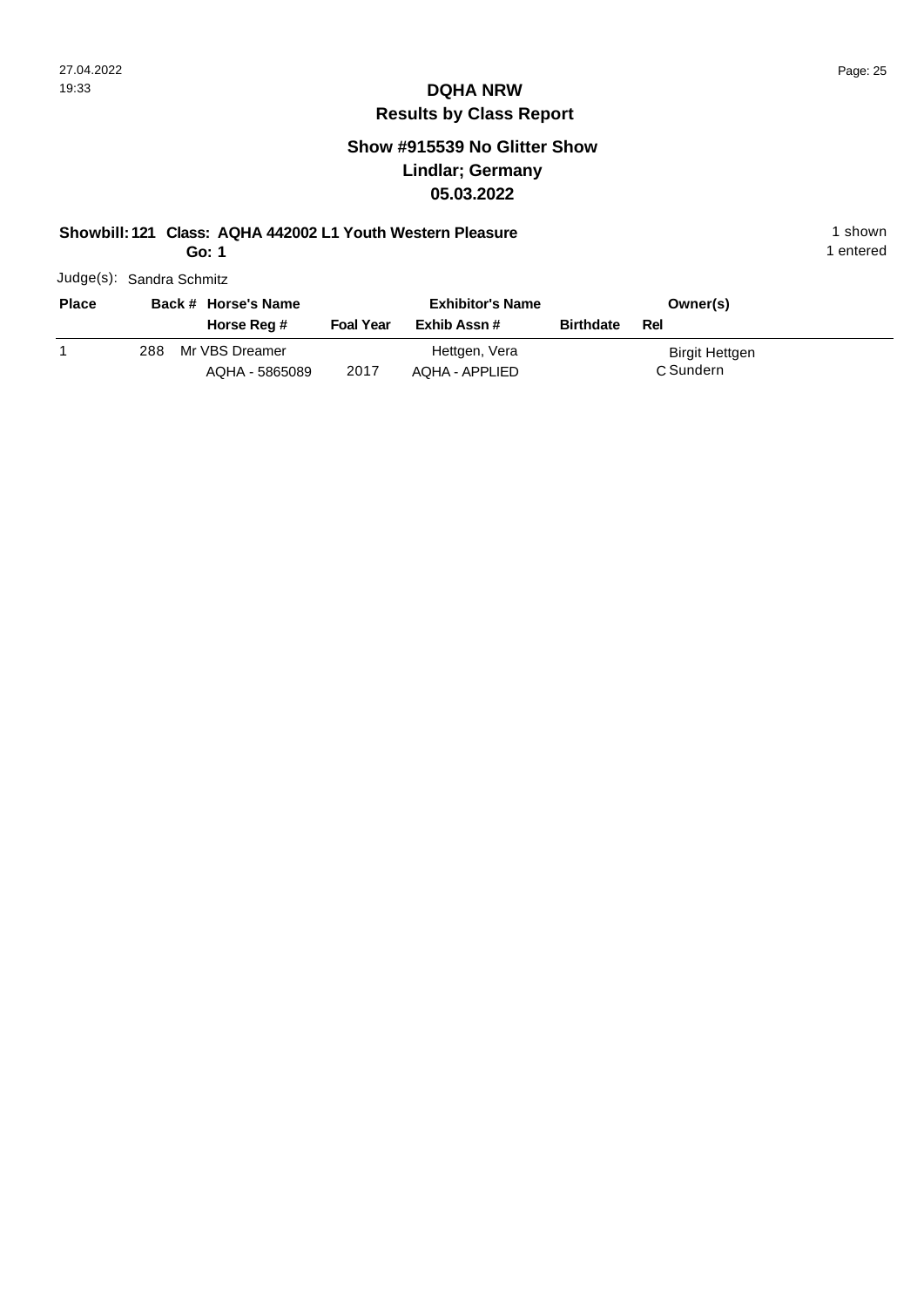#### **Show #915539 No Glitter Show Lindlar; Germany 05.03.2022**

#### **Showbill: 122 Class: AQHA 443000 Youth Ranch Riding 3 shown 3 shown 3 shown**

3 entered

**Go: 1**

| Judge(s): Sandra Schmitz |     |                                          |                  |                                            |                  |                                          |  |
|--------------------------|-----|------------------------------------------|------------------|--------------------------------------------|------------------|------------------------------------------|--|
| <b>Place</b>             |     | Back # Horse's Name                      |                  | <b>Exhibitor's Name</b>                    |                  | Owner(s)                                 |  |
|                          |     | Horse Reg #                              | <b>Foal Year</b> | Exhib Assn#                                | <b>Birthdate</b> | Rel                                      |  |
| 1                        | 173 | Mister Big Whiz<br>AQHA - 4756915        | 2005             | Carla Thoemmes<br>AQHA - 4270397           |                  | Alrun Link-Thoemmes<br>C Koeln           |  |
| 2                        | 287 | Zips B Tari<br>AQHA - 5435223            | 2011             | Hettgen, Vera<br><b>AQHA - APPLIED</b>     |                  | <b>Birgit Hettgen</b><br>C Sundern       |  |
| 3                        | 278 | <b>BB Miss Million</b><br>AQHA - 5612055 | 2013             | Isabella Kimmerle<br><b>AQHA - APPLIED</b> |                  | Isabella Kimmerle<br>Z Bergisch Gladbach |  |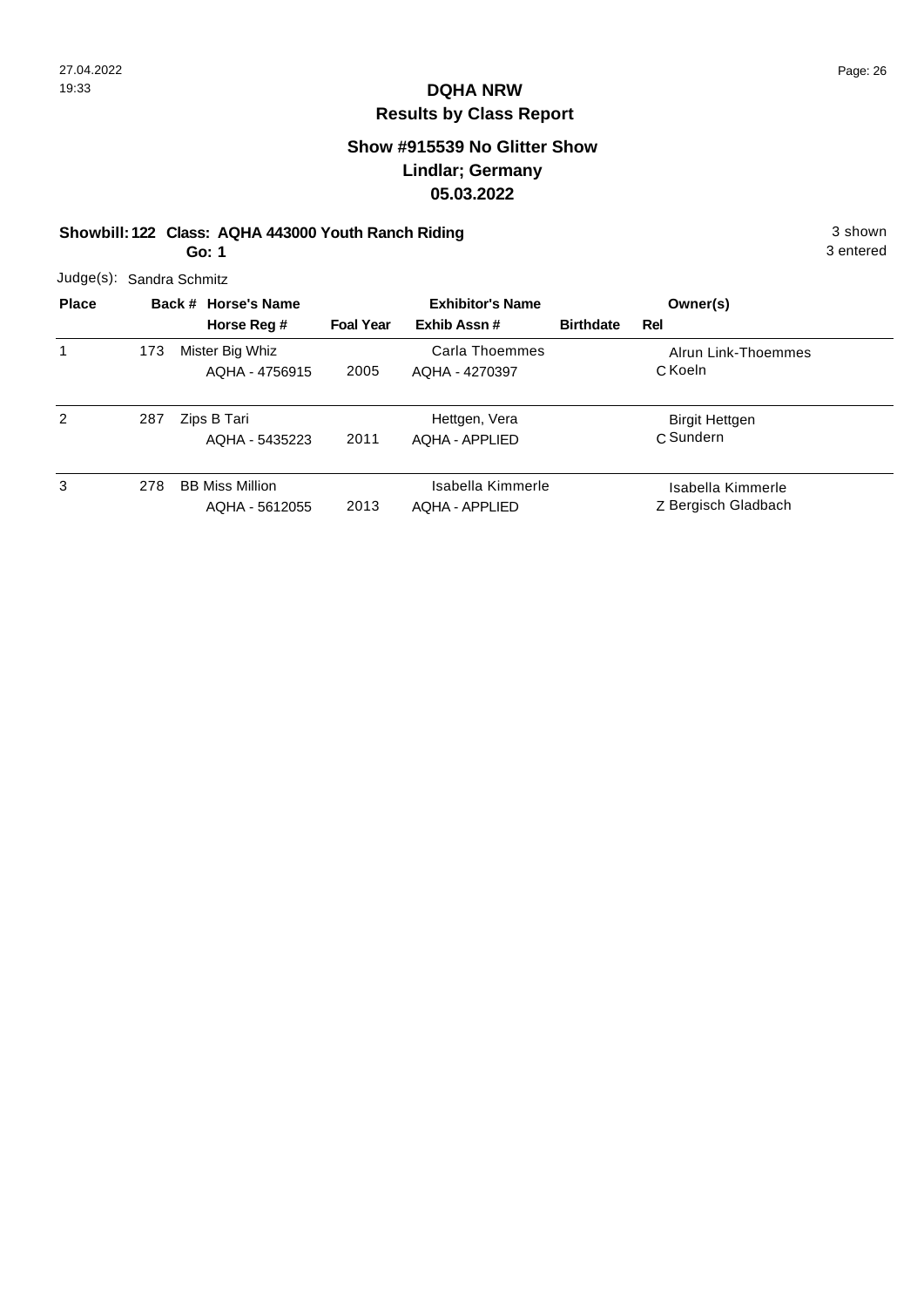#### **Show #915539 No Glitter Show Lindlar; Germany 05.03.2022**

#### **Showbill: 123 Class: AQHA 443002 L1 Youth Ranch Riding** 2 shown

**Go: 1**

| Judge(s): Sandra Schmitz |  |
|--------------------------|--|
|                          |  |

| <b>Place</b> |     | Back # Horse's Name               |                  | <b>Exhibitor's Name</b>                |                  | Owner(s)                           |  |
|--------------|-----|-----------------------------------|------------------|----------------------------------------|------------------|------------------------------------|--|
|              |     | Horse Reg #                       | <b>Foal Year</b> | Exhib Assn#                            | <b>Birthdate</b> | Rel                                |  |
| 1            | 173 | Mister Big Whiz<br>AQHA - 4756915 | 2005             | Carla Thoemmes<br>AQHA - 4270397       |                  | Alrun Link-Thoemmes<br>C Koeln     |  |
| 2            | 287 | Zips B Tari<br>AQHA - 5435223     | 2011             | Hettgen, Vera<br><b>AQHA - APPLIED</b> |                  | <b>Birgit Hettgen</b><br>C Sundern |  |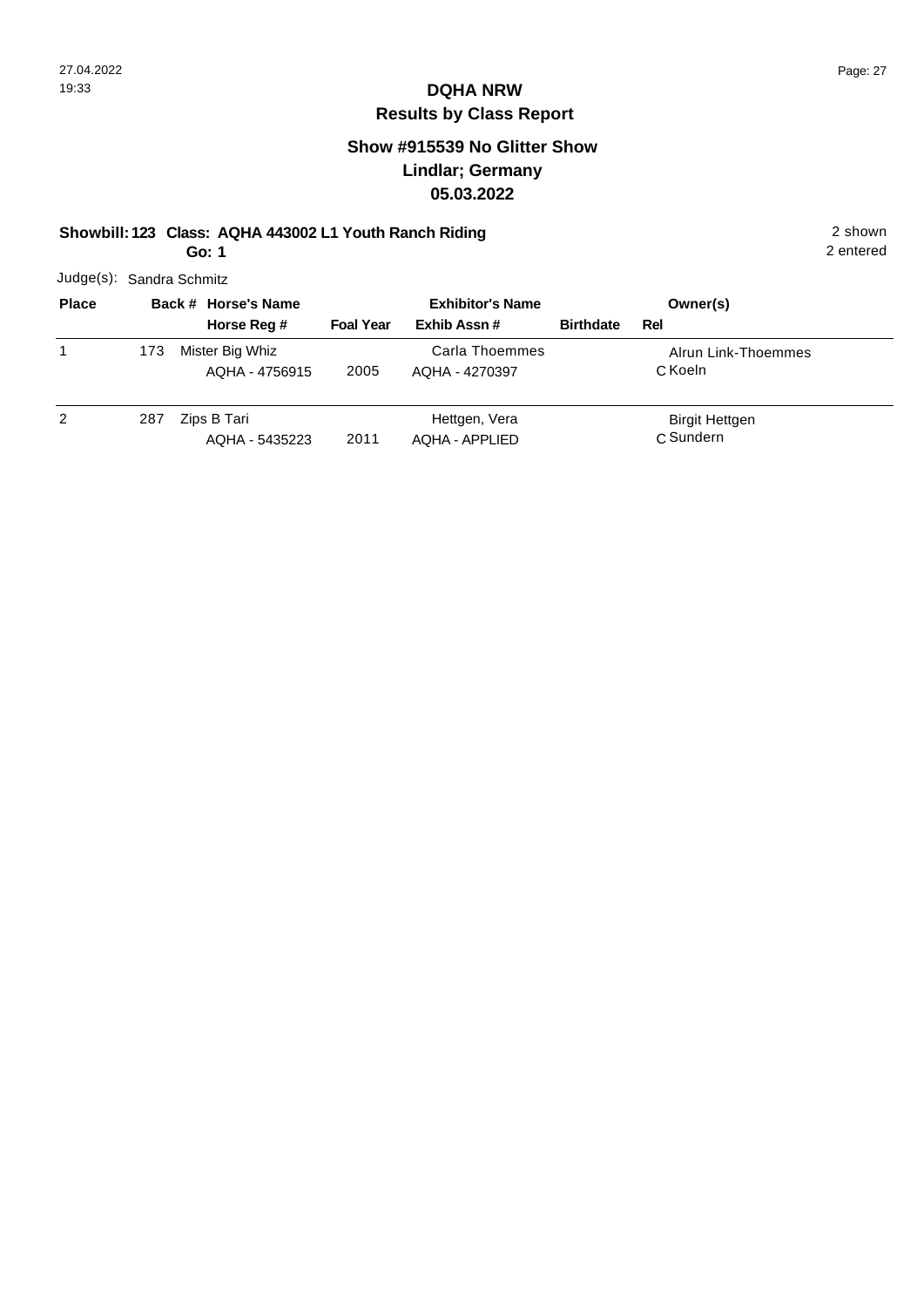#### **Show #915539 No Glitter Show Lindlar; Germany 05.03.2022**

#### **Showbill: 132 Class: PFGM R1430 Rasseoffen Ranch Riding 7 shown 7 shown**

7 entered

**Go: 1**

| Judge(s): Sandra Schmitz |     |                     |                  |                         |                                    |
|--------------------------|-----|---------------------|------------------|-------------------------|------------------------------------|
| <b>Place</b>             |     | Back # Horse's Name |                  | <b>Exhibitor's Name</b> | Owner(s)                           |
|                          |     | Horse Reg #         | <b>Foal Year</b> | Exhib Assn #            | Rel                                |
| $\mathbf{1}$             | 173 | Mister Big Whiz     | 2005             | Carla Thoemmes          | Alrun Link-Thoemmes<br>C Koeln     |
| $\overline{2}$           | 298 | US Bueno Lil Ruf    | 2009             | <b>Talina Bauer</b>     | Marvin Rochner<br>Lindlar          |
| 3                        | 282 | Steppin Jacson      |                  | Killewald, Anna         | $\mathsf Z$                        |
| 4                        | 288 | Mr VBS Dreamer      | 2017             | Hettgen, Vera           | <b>Birgit Hettgen</b><br>C Sundern |
| 5                        | 172 | Miles And More      | 2006             | Dagmar Reufels          | Dagmar Reufels<br>Z Koeln          |
| 6                        | 281 | Ferdinand           | 2014             | Thomas, Viviane         | Thomas, Viviane<br>Z Haiger        |
| $\overline{7}$           | 291 | What A San Shine    | 2012             | Anne Kreder             | Anne Kreder<br>Z Aachen            |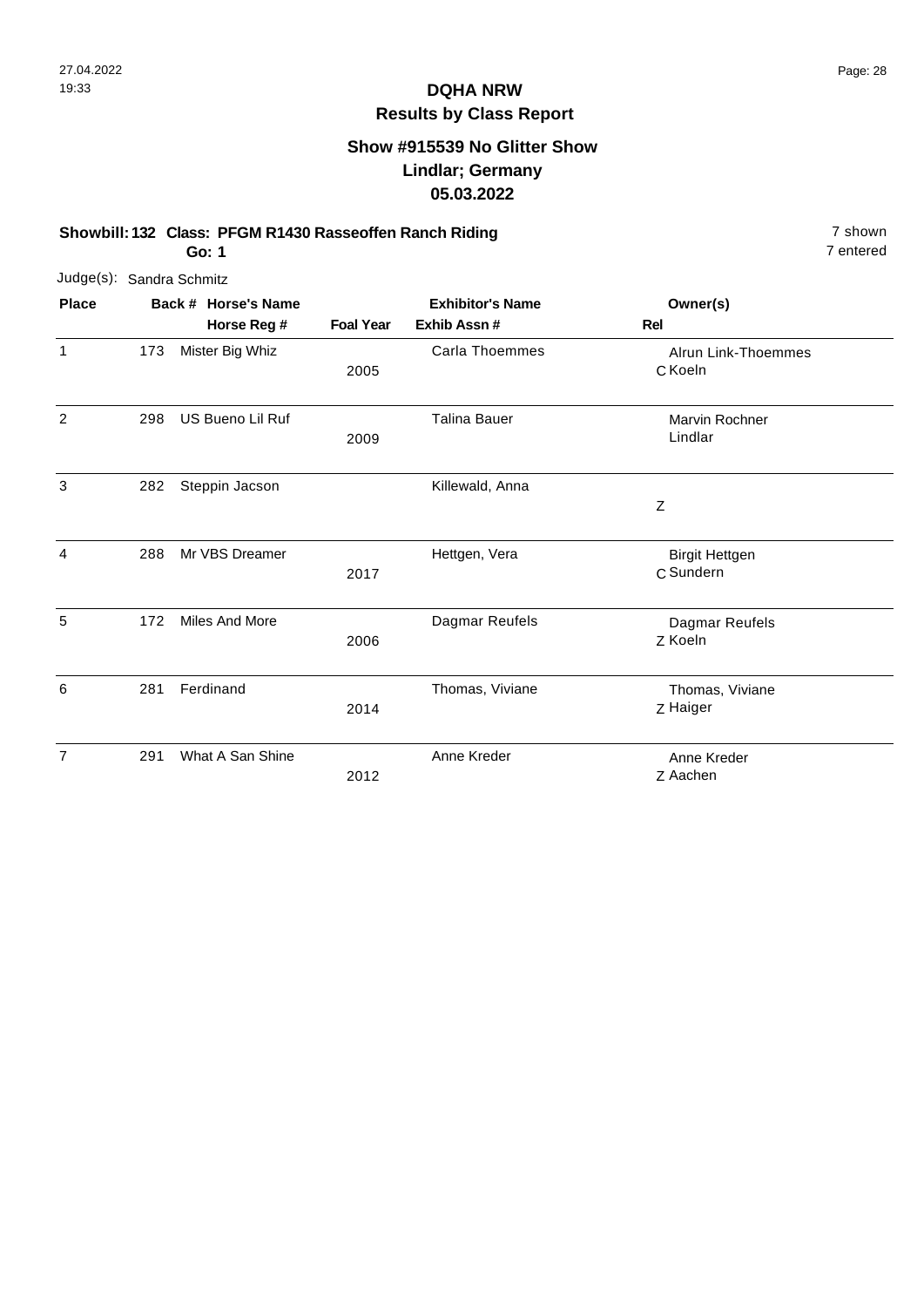#### **Show #915539 No Glitter Show Lindlar; Germany 05.03.2022**

#### **Showbill: 133 Class: PFGM R1340 Rasseoffen Reining 4 shown 4 shown**

4 entered

**Go: 1**

| Judge(s):    |     | Sandra Schmitz                     |                  |                                        |                            |  |
|--------------|-----|------------------------------------|------------------|----------------------------------------|----------------------------|--|
| <b>Place</b> |     | Back # Horse's Name<br>Horse Reg # | <b>Foal Year</b> | <b>Exhibitor's Name</b><br>Exhib Assn# | Owner(s)<br><b>Rel</b>     |  |
| 1            | 289 | Nu Ones Smoking                    | 2010             | Ute Engel                              | Ute Engel<br>Z Remscheid   |  |
| 2            | 280 | Print Whiz Abigailan               | 2016             | John Wisser                            | Sabrina Klawitter<br>Hoehn |  |
| 3            | 282 | Steppin Jacson                     |                  | Killewald, Anna                        | Ζ                          |  |
| 4            | 281 | Ferdinand                          | 2014             | John Wisser                            | Thomas, Viviane<br>Haiger  |  |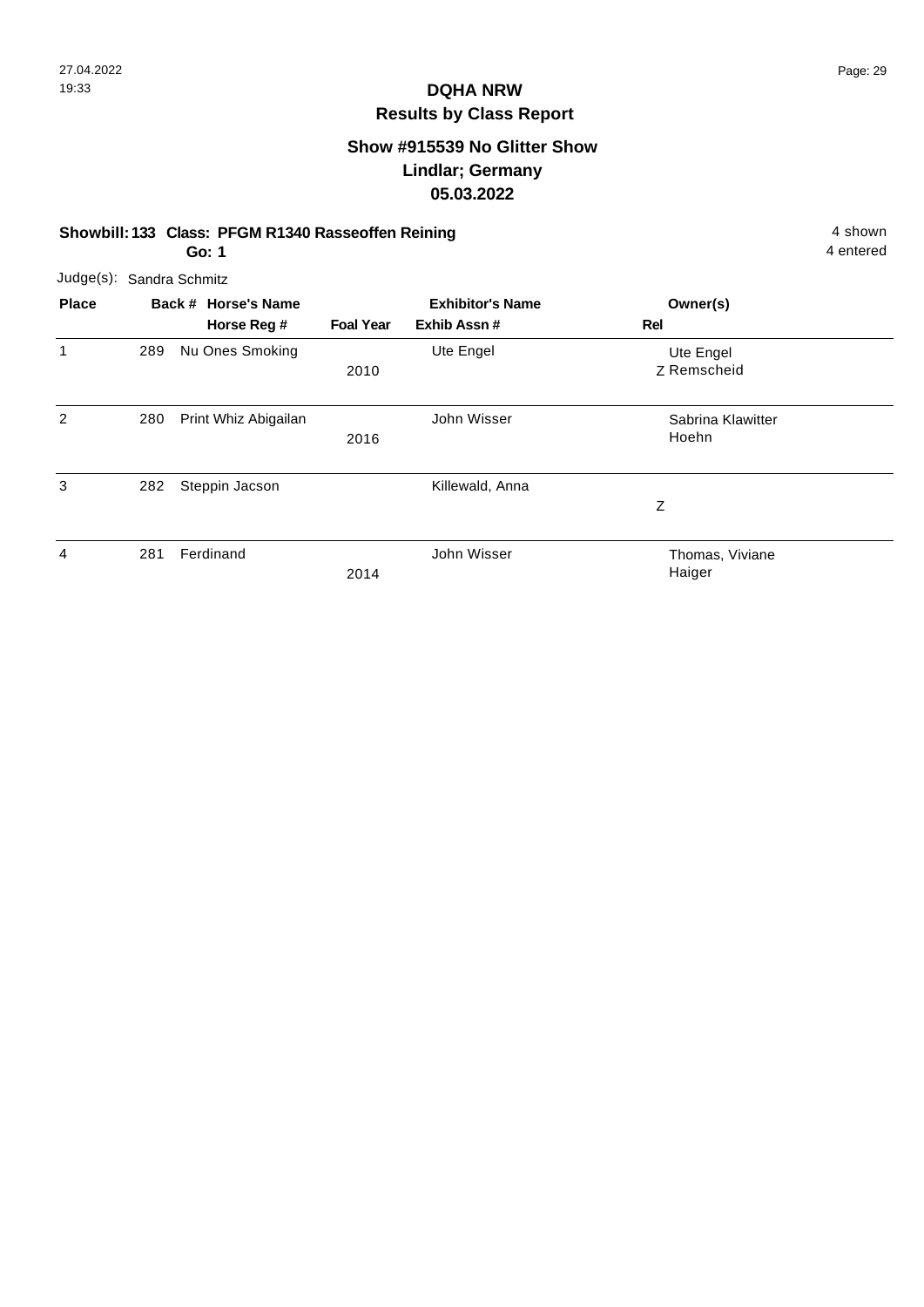#### **Show #915539 No Glitter Show Lindlar; Germany 05.03.2022**

#### **Showbill: 134 Class: PFGM R2120 Showmanship Rasseoffen** 3 shown

**Go: 1**

Judge(s): Sandra Schmitz

**Back # Horse's Name Place Owner(s)**

**Horse Reg #**

**Exhib Assn # Foal Year Rel Exhibitor's Name**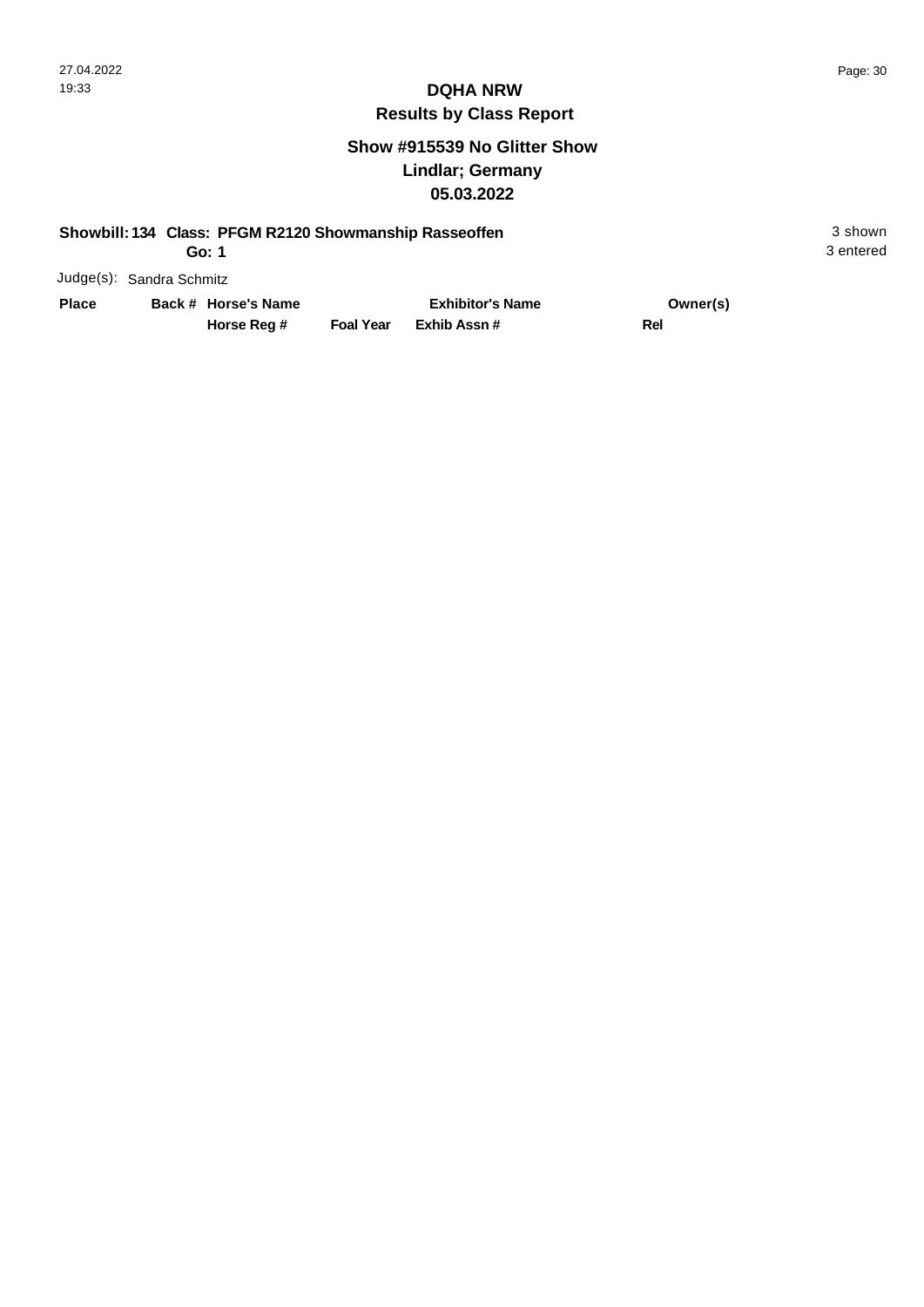### **Show #915539 No Glitter Show Lindlar; Germany 05.03.2022**

|                          | Showbill: 136 Class: PFGM R1381 Walk Trot Trail<br>3 entered<br>Go: 1 |                     |                  |                         |                       |  |  |  |  |
|--------------------------|-----------------------------------------------------------------------|---------------------|------------------|-------------------------|-----------------------|--|--|--|--|
| Judge(s): Sandra Schmitz |                                                                       |                     |                  |                         |                       |  |  |  |  |
| <b>Place</b>             |                                                                       | Back # Horse's Name |                  | <b>Exhibitor's Name</b> | Owner(s)              |  |  |  |  |
|                          |                                                                       | Horse Reg #         | <b>Foal Year</b> | Exhib Assn#             | Rel                   |  |  |  |  |
| 1                        | 287                                                                   | Zips B Tari         |                  | Hettgen, Vera           | <b>Birgit Hettgen</b> |  |  |  |  |
|                          |                                                                       |                     | 2011             |                         | C Sundern             |  |  |  |  |
|                          |                                                                       |                     |                  |                         |                       |  |  |  |  |

 $\overline{2}$ 294 Cherokees Wild Star Brueseke, Stella

Z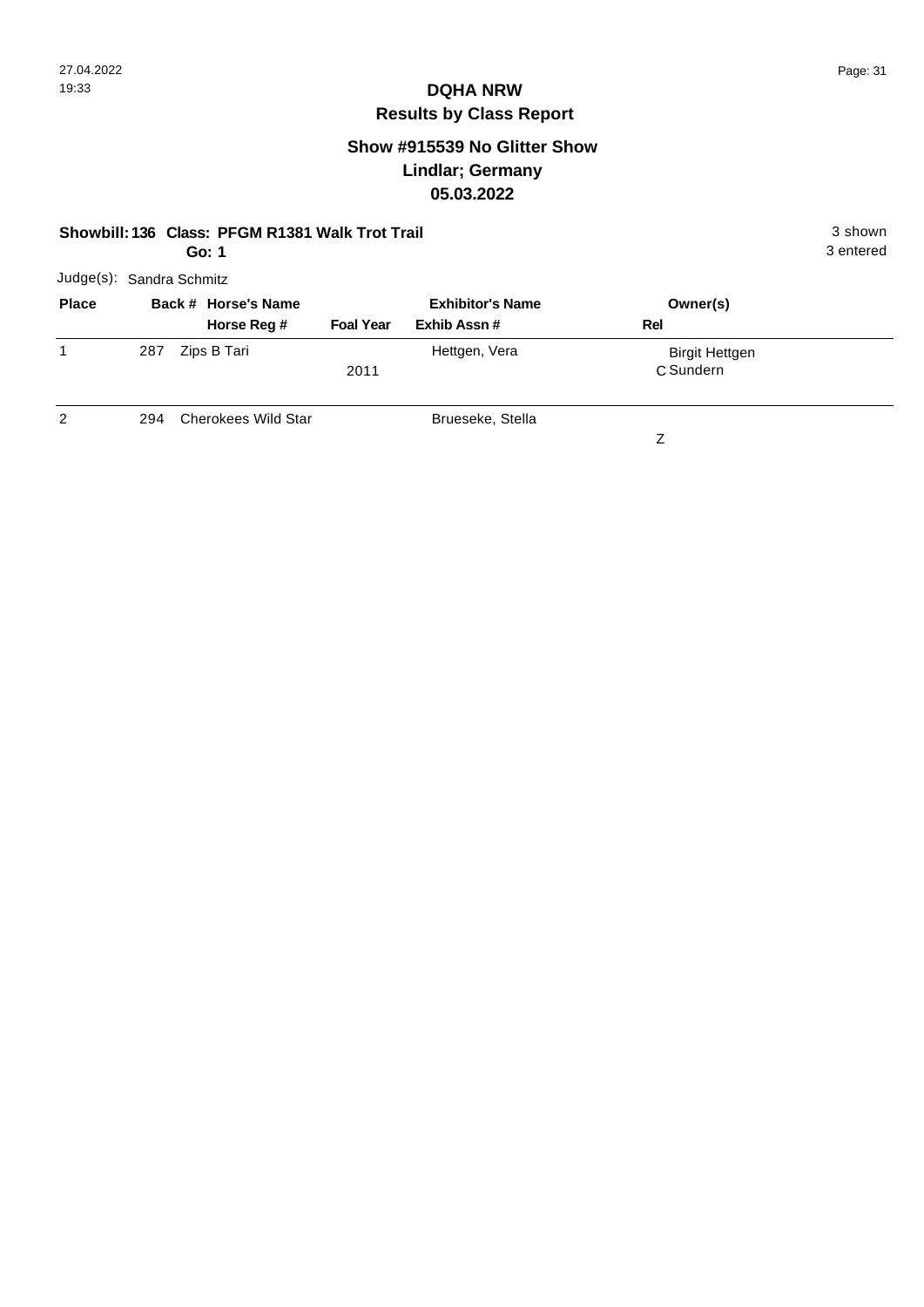### **Show #915539 No Glitter Show Lindlar; Germany 05.03.2022**

#### **Showbill: 137 Class: PFGM R1380 Rasseoffen Trail** 3 shown

**Go: 1**

|              | Judge(s): Sandra Schmitz |                                    |                  |                                        |                           |  |  |
|--------------|--------------------------|------------------------------------|------------------|----------------------------------------|---------------------------|--|--|
| <b>Place</b> |                          | Back # Horse's Name<br>Horse Reg # | <b>Foal Year</b> | <b>Exhibitor's Name</b><br>Exhib Assn# | Owner(s)<br>Rel           |  |  |
|              | 172                      | Miles And More                     | 2006             | Dagmar Reufels                         | Dagmar Reufels<br>Z Koeln |  |  |
| 2            | 289                      | Nu Ones Smoking                    | 2010             | Ute Engel                              | Ute Engel<br>Z Remscheid  |  |  |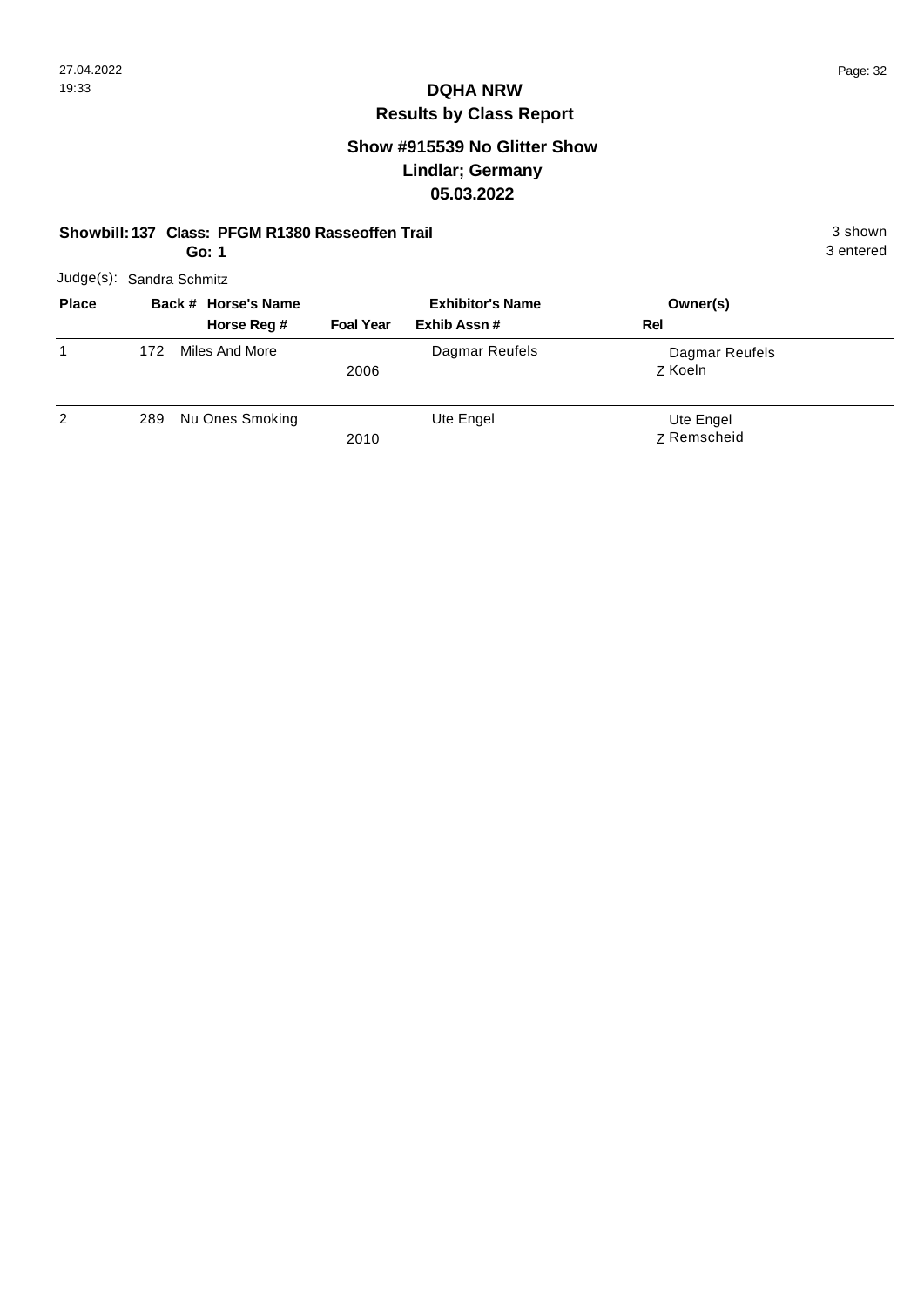#### **Show #915539 No Glitter Show Lindlar; Germany 05.03.2022**

#### **Showbill: 139 Class: PFGM R1420 Rasseoffen Pleasure** 4 shown

4 entered

**Go: 1**

| Judge(s): Sandra Schmitz |     |                     |                  |                         |                                    |  |  |  |
|--------------------------|-----|---------------------|------------------|-------------------------|------------------------------------|--|--|--|
| <b>Place</b>             |     | Back # Horse's Name |                  | <b>Exhibitor's Name</b> | Owner(s)                           |  |  |  |
|                          |     | Horse Reg #         | <b>Foal Year</b> | Exhib Assn #            | Rel                                |  |  |  |
|                          | 284 | FG Cherry Dream     |                  | Nadja Schreiber         |                                    |  |  |  |
|                          |     |                     | 2003             |                         | Z                                  |  |  |  |
| 2                        | 287 | Zips B Tari         | 2011             | Hettgen, Vera           | <b>Birgit Hettgen</b><br>C Sundern |  |  |  |
| 3                        | 285 | Ima Colonel Dunit   | 2018             | Wiechert, Victoria      | Ζ                                  |  |  |  |
| 4                        | 290 | Drachenherz         |                  | Schoetz, Leonie         | Ζ                                  |  |  |  |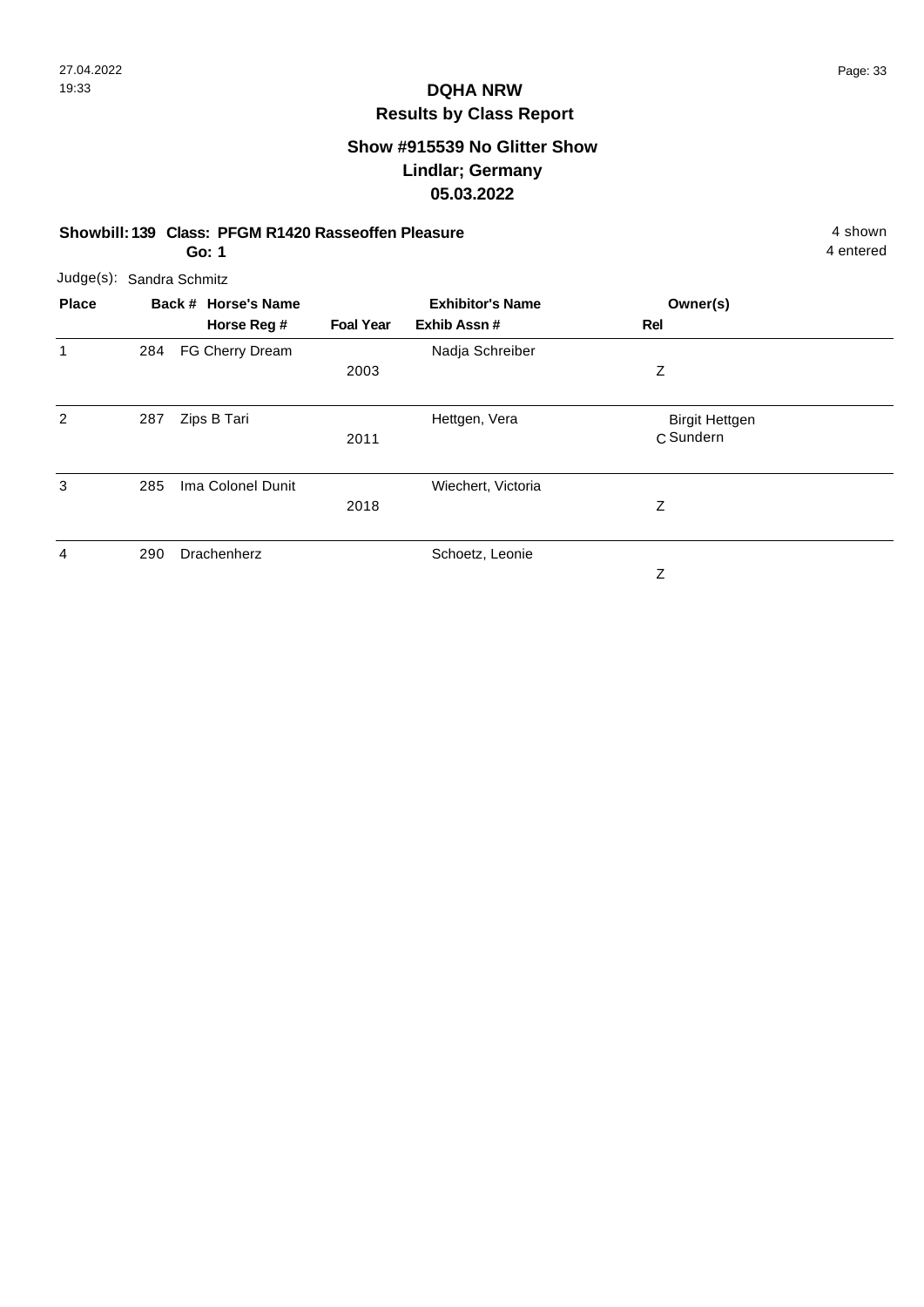#### **Show #915539 No Glitter Show Lindlar; Germany 05.03.2022**

**Showbill: 140 Class: PFGM R1400 Rasseoffene Horsemanship** 4 shown 4 shown **Go: 1**

|                | Judge(s): Sandra Schmitz |                     |                  |                         |                |  |  |  |  |
|----------------|--------------------------|---------------------|------------------|-------------------------|----------------|--|--|--|--|
| <b>Place</b>   |                          | Back # Horse's Name |                  | <b>Exhibitor's Name</b> | Owner(s)       |  |  |  |  |
|                |                          | Horse Reg #         | <b>Foal Year</b> | Exhib Assn#             | <b>Rel</b>     |  |  |  |  |
| 1              | 286                      | Smart Sly           |                  | Dierke, Leonie          |                |  |  |  |  |
|                |                          |                     | 1993             |                         | Z              |  |  |  |  |
| $\overline{2}$ | 284                      | FG Cherry Dream     |                  | Nadja Schreiber         |                |  |  |  |  |
|                |                          |                     | 2003             |                         | Ζ              |  |  |  |  |
| 3              | 298                      | US Bueno Lil Ruf    |                  | <b>Talina Bauer</b>     | Marvin Rochner |  |  |  |  |
|                |                          |                     | 2009             |                         | Lindlar        |  |  |  |  |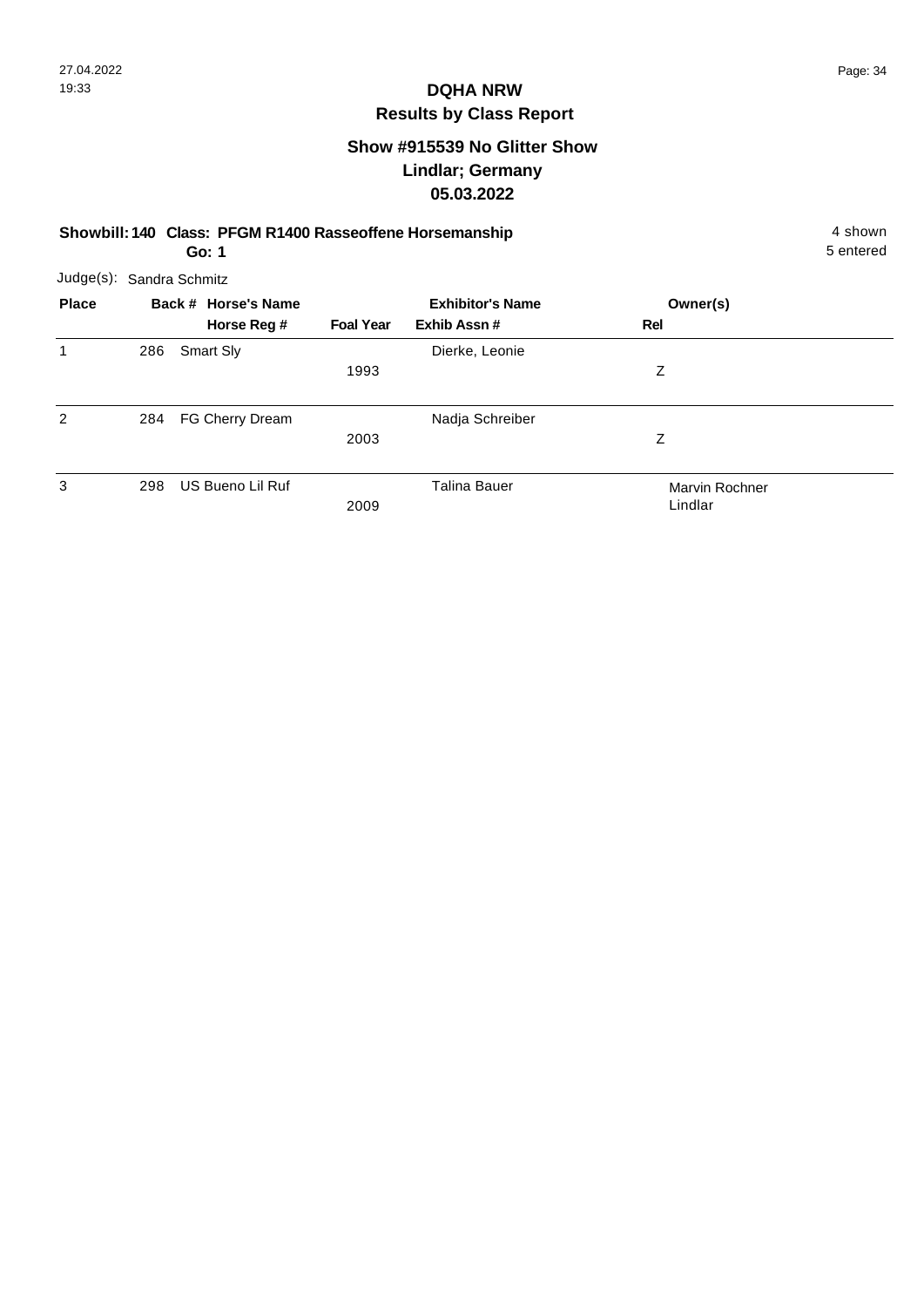## **Show #915539 No Glitter Show Lindlar; Germany 05.03.2022**

| Showbill: 142 Class: PFGM R1440 Rasseoffen Hunter Under Saddle |     |  |                     |                         |                |     |           |  |
|----------------------------------------------------------------|-----|--|---------------------|-------------------------|----------------|-----|-----------|--|
| Go: 1                                                          |     |  |                     |                         |                |     | 1 entered |  |
| Judge(s): Sandra Schmitz                                       |     |  |                     |                         |                |     |           |  |
| <b>Place</b>                                                   |     |  | Back # Horse's Name | <b>Exhibitor's Name</b> | Owner(s)       |     |           |  |
|                                                                |     |  | Horse Reg #         | <b>Foal Year</b>        | Exhib Assn#    | Rel |           |  |
|                                                                | 286 |  | Smart Sly           |                         | Dierke, Leonie |     |           |  |
|                                                                |     |  |                     | 1993                    |                |     |           |  |